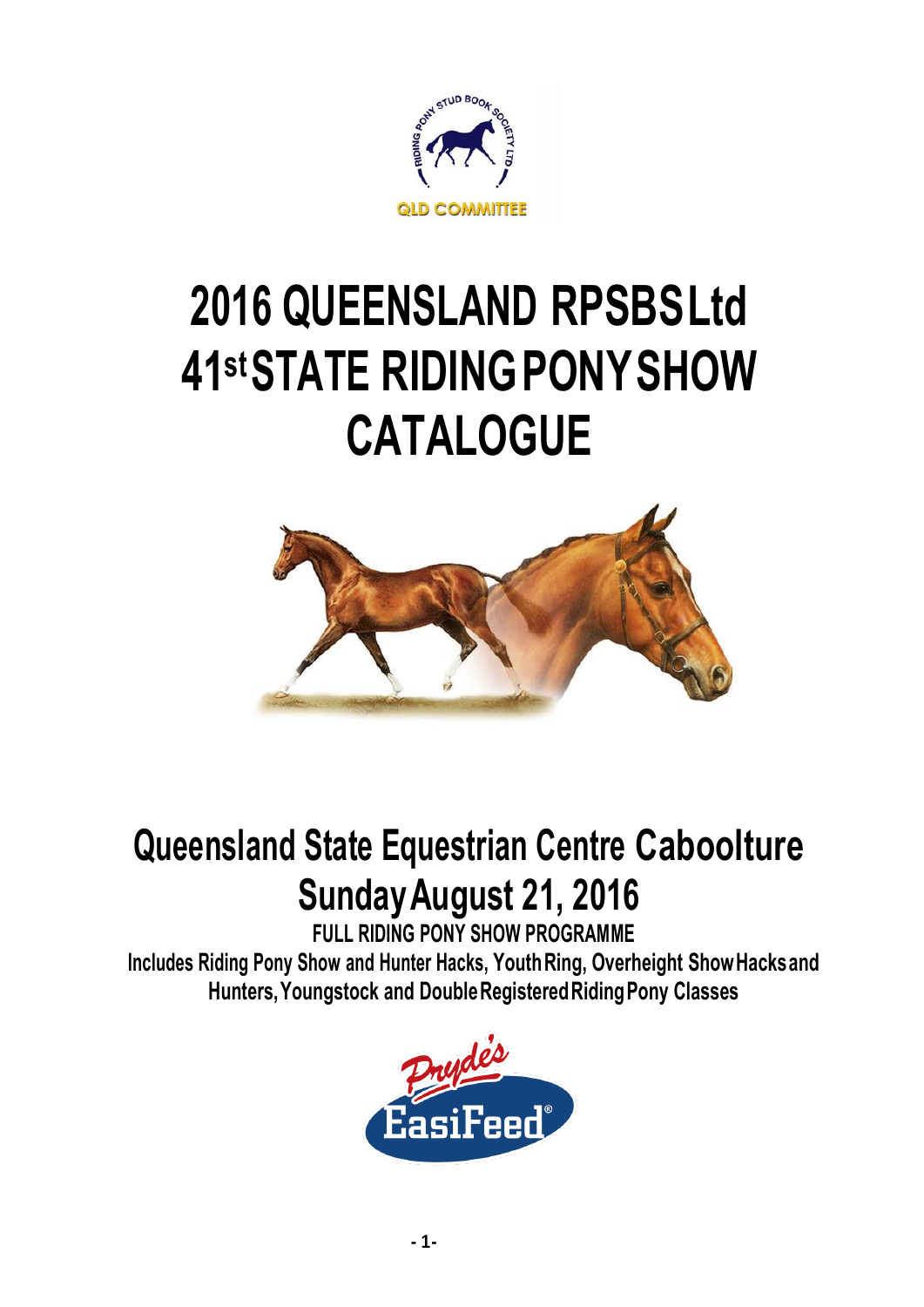### **RING 1 – 8.00AM START SHOW PONY RING**

### **LYNDHURST RIDING PONIES AND THE FRASER FAMILY IN HAND YOUNGSTOCK CLASSES**

Riding Pony Youngstock must be measured and compete as ne 13.3hh at 1 year old, ne 14hh at 2 years old and ne 14.1hh at 3 years old. All Youngstock who measure over these heights must be shown in the RPSBS Show Hack/Hunter Hack Youngstock classes.

### **In-Hand Youngstock Show Pony – Colts**

## **Class 101 Led Show Pony Colt, 1 year n.e. 13.3hh, 2 years n.e. 14.0hh**

1st Farleigh Bijou FR3420915 s. Hometown Dream Catcher d. Mondiso Park Mercedes e. Mrs DJ Bell – Farleigh Stud

### **Class 102 Led 14.0hh and 3 years n.e. 14.1hh**

No Entries / Starters

### **CHAMPION LED YOUNGSTOCK SHOW PONY COLT**

80 **Farleigh Bijou** FR3420915 s. Hometown Dream Catcher d. Mondiso Park Mercedes e. Mrs DJ Bell – Farleigh Stud **RESERVE CHAMPION LED YOUNGSTOCK SHOW PONY COLT**

**In-Hand Youngstock Show Pony – Fillies**

- **Class 103 Led Show Pony Filly, 1 year n.e. 13.3hh, 2 years n.e. 14.0hh**
- $1st$ st 25 **Rosedale Matilda** A3426015 s. Merivale Park Town Fair d. Whitmere Anastasia e. Sarah Young
- $2<sub>nd</sub>$ nd 66 **Toleia Park French Lace** A34364/16 s. Turberry Tom Kitten (IMP) d. Toleia Park Chantilly Lace e. Barbara Barr & GC Equestrian
- **Class 104 Led Show Pony Filly 3 years n.e. 14.1hh**
- 1st st 5 **Farleigh D'Amour** B33106/14 s. Furzey Kit-Cat d. Universal Jewel e. Mrs DJ Bell - Farleigh Stud
- $2<sub>nd</sub>$ nd 55 **Heavenlees Mary Poppins** A33545/14 s. Malibu Park Tromatano d. Rising Belle of Beckworth e. Mrs Cindy Newey

### **CHAMPION LED YOUNGSTOCK SHOW PONY FILLY**

25 **Rosedale Matilda** A3426015 s. Merivale Park Town Fair d. Whitmere Anastasia e. Sarah Young **RESERVE CHAMPION LED YOUNGSTOCK SHOW PONY FILLY**

5 **Farleigh D'Amour** B33106/14 s. Furzey Kit-Cat d. Universal Jewel e. Mrs DJ Bell - Farleigh Stud

**In-Hand Youngstock Show Pony – Gelding**

### **Class 105 Led Show Pony Gelding, 1 year n.e. 13.3hh, 2 years n.e. 14.0hh**

No Entries / Starters

### **Class 106 Led Show Pony Gelding, 3 years n.e. 14.1hh**

No Entries / Starters

#### **CHAMPION LED YOUNGSTOCK SHOW PONY GELDING RESERVE CHAMPION LED YOUNGSTOCK SHOW PONY GELDING**

### **SUPREME CHAMPION LED YOUNGSTOCK SHOW PONY EXHIBIT**

*Rug Kindly Sponsored by: Lyndhurst Riding Ponies and The Fraser Family*

25 **Rosedale Matilda** A3426015 s. Merivale Park Town Fair d. Whitmere Anastasia e. Sarah Young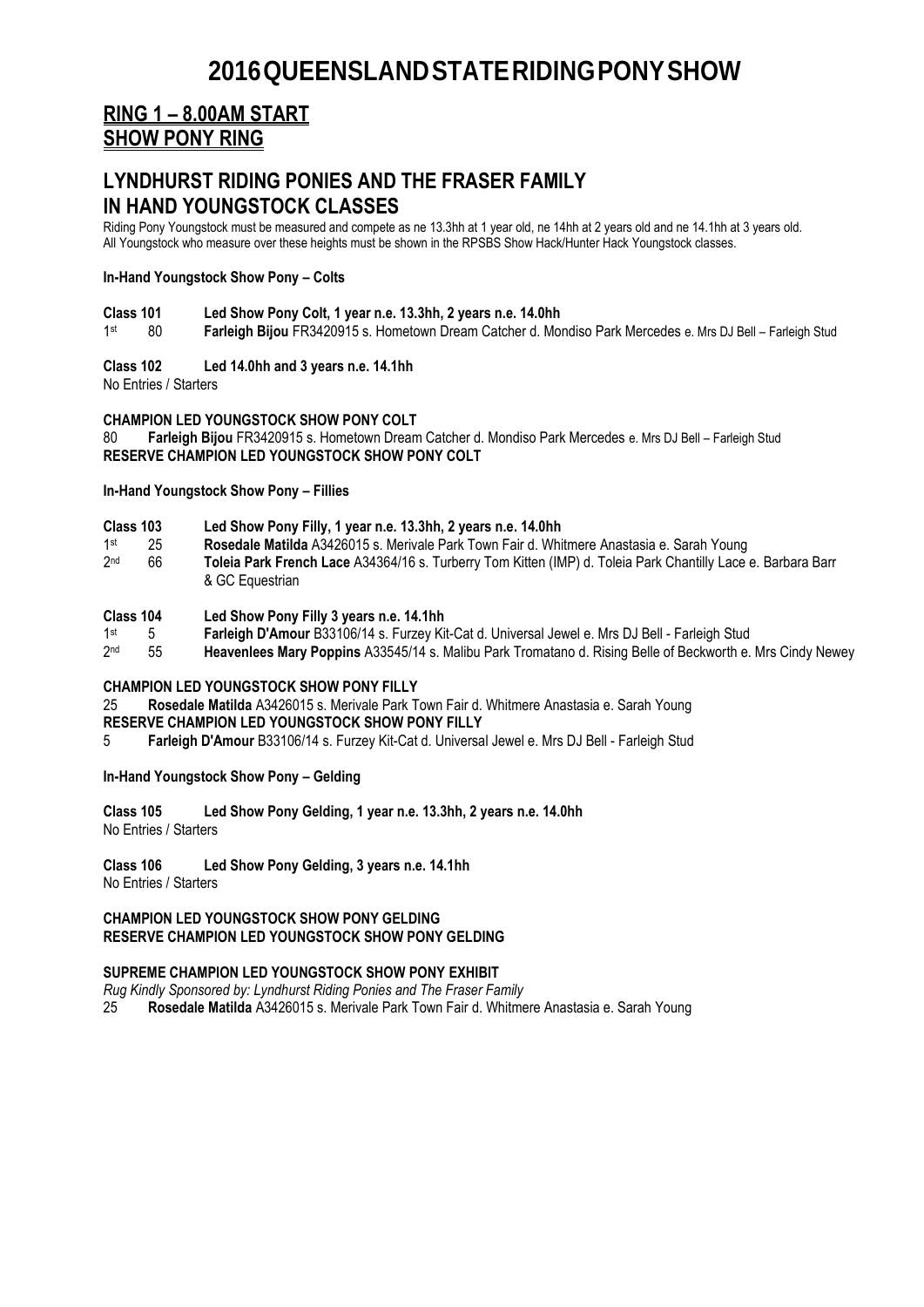### **FARLEIGH RIDING PONIES IN HAND SENIOR PONY CLASSES PONIES 4 YRS AND OVER**

**In-Hand Senior Show Pony Stallion, 4 years and over**

- **Class 107 Led Show Pony Stallion, n.e. 14.2hh**
- 1st st 62 **Victoria Tower Summer Serenade** SRA2646008 s. Oakvale Serenade d. Beckworth Royal Summer e. Belinda McDonnell
- $2<sub>nd</sub>$ nd 63 **Forever Regal of Sefton** SRA30104/12 s. Dresden Ace of Spades d. Sanlirra Kathleen e. Knapp Family

### **CHAMPION LED PONY STALLION**

*PRYDE'S FEED VOUCHER* 

62 **Victoria Tower Summer Serenade** SRA2646008 s. Oakvale Serenade d. Beckworth Royal Summer

- **RESERVE CHAMPION LED SHOW PONY STALLION**
- 63 **Forever Regal of Sefton** SRA30104/12 s. Dresden Ace of Spades d. Sanlirra Kathleen e. Knapp Family

**In-Hand Senior Show Pony Mares, 4 Years and Over** 

- **Class 108 Led Show Pony Mare, n.e. 12.2hh**
- 1<sub>st</sub> Lyndhurst Buttons & Bows A3239113 s. Merivale Park Town Fair d. Rathowen Robed in Red e. Sarah Young
- $2<sub>nd</sub>$ nd 54 **Euston Petit Fleur** A31910/12 s. Bradmore Toy Soldier (UK) d. Euston Sweet Serenade e. Rebecca Quirke
- **Class 109 Led Show Pony Mare, over 12.2hh and n.e. 13.2hh**
- 1<sub>st</sub> **Karanah Park Heaven's Gift** A28390/09 s. Royal Ensign d. Kirreway Bolero e. Mrs DJ Bell - Farleigh Stud<br>T2 **Renaissance Lodge Rhapsody** A33598/14 s. Willowcroft Crescendo d. Rocky Hill Angelina e. Bianca Cloe
- $2nd$ Renaissance Lodge Rhapsody A33598/14 s. Willowcroft Crescendo d. Rocky Hill Angelina e. Bianca Cloet

### **Class 110 Led Show Pony Mare, over 13.2hh and n.e. 14.2hh**

- 1st st 2 **Miss Universe** A30869/11 s. Royalwood Boy Soprano d. Willowcroft Miss Money Penny e. Janice Elliot
- $2<sub>nd</sub>$ nd 52 **Farleigh Angelique** A25867/06 s. Furzey Kit-Cat d. Writhgill Unique e. Mrs DJ Bell & Lisa Jones
- 3rd Farleigh Anastasia A32786/13 s. Trellech Enigma (IMP) d. Farleigh Eloise e. Johnson Family
- 4th th 36 **Tremayne True Moment** A32546/13 s. Rathowen True Blue d. Natural Moment e. Mrs K Bates-Taunton

### **Class 111 Led Show Pony Broodmare (foal at foot or must produce a positive preg test, not eligible for dry mare classes)** No Entries / Starters

### **CHAMPION LED SHOW PONY MARE**

*Champion receives a free service to Glen Monarch Renaissance in the 2016/17 Season. Frozen Semen available through Equivet, Southbrook. All vet expenses are the responsibility of the Recipient. Kindly sponsored by Wendy Rodger-Claxton and Glen Monarch Stud PRYDE'S FEED VOUCHER* 

2 **Miss Universe** A30869/11 s. Royalwood Boy Soprano d. Willowcroft Miss Money Penny e. Janice Elliot **RESERVE CHAMPION LED SHOW PONY MARE** 

24 **Lyndhurst Buttons & Bows** A3239113 s. Merivale Park Town Fair d. Rathowen Robed in Red e. Sarah Young

### **In-Hand Senior Show Pony Geldings 4 Years and Over**

- **Class 112 Led Show Pony Gelding, n.e.12.2hh**
- 1<sub>st</sub> st 21 **Whitmere Royal Consort** GA30672/14 s. Turberry Tom Kitten (IMP) d. Ardenhall Royal Secret (IMP) e. Teys Family
- $2<sub>nd</sub>$ 19 **Rocky Hill Prince Charming** GA33585/14 s. Langtree Snap Happy d. Rocky Hill Special Charm e. Mrs Joanne Frankcom
- 3rd rd 17 **Rocky Hills Achilles** GA30644/13 s. Fairley Tempest (IMP) d. Orana Park Amelia e. Mrs Joanne Frankcom
- $4<sup>th</sup>$ th 7 **Bordershow Regal Jupiter** GA34043/15 s. Bordershow The Tempter d. Shanlin Regal Jeanie e. Amanda Woods – Bordershow Pony Stud
- **Class 113 Led Show Pony Gelding, over 12.2hh and n.e. 13.2hh**
- 1<sub>st</sub> **Bordershow Fantasia** GA30221/15 s. Falconhurst Boy Blue d. Bordershow Footloose e. Amanda Woods - Bordershow Pony Stud<br>**20. Merivale Park Kings Ransom** G28518/10 s. Myscal Fncore d. Fairley Camilla (IMP) e. Teys Family  $2<sub>nd</sub>$ nd 20 **Merivale Park Kings Ransom** G28518/10 s. Myscal Encore d. Fairley Camilla (IMP) e. Teys Family
- **Class 114 Led Show Pony Gelding, over 13.2hh and n.e.14.2hh**
- 1<sub>st</sub> st 42 **Hannaley Espionage** GA32539/13 s. Rathowen Parody d. Sanlirra Fascination e. Hannaley Riding Ponies & Arabian Derivatives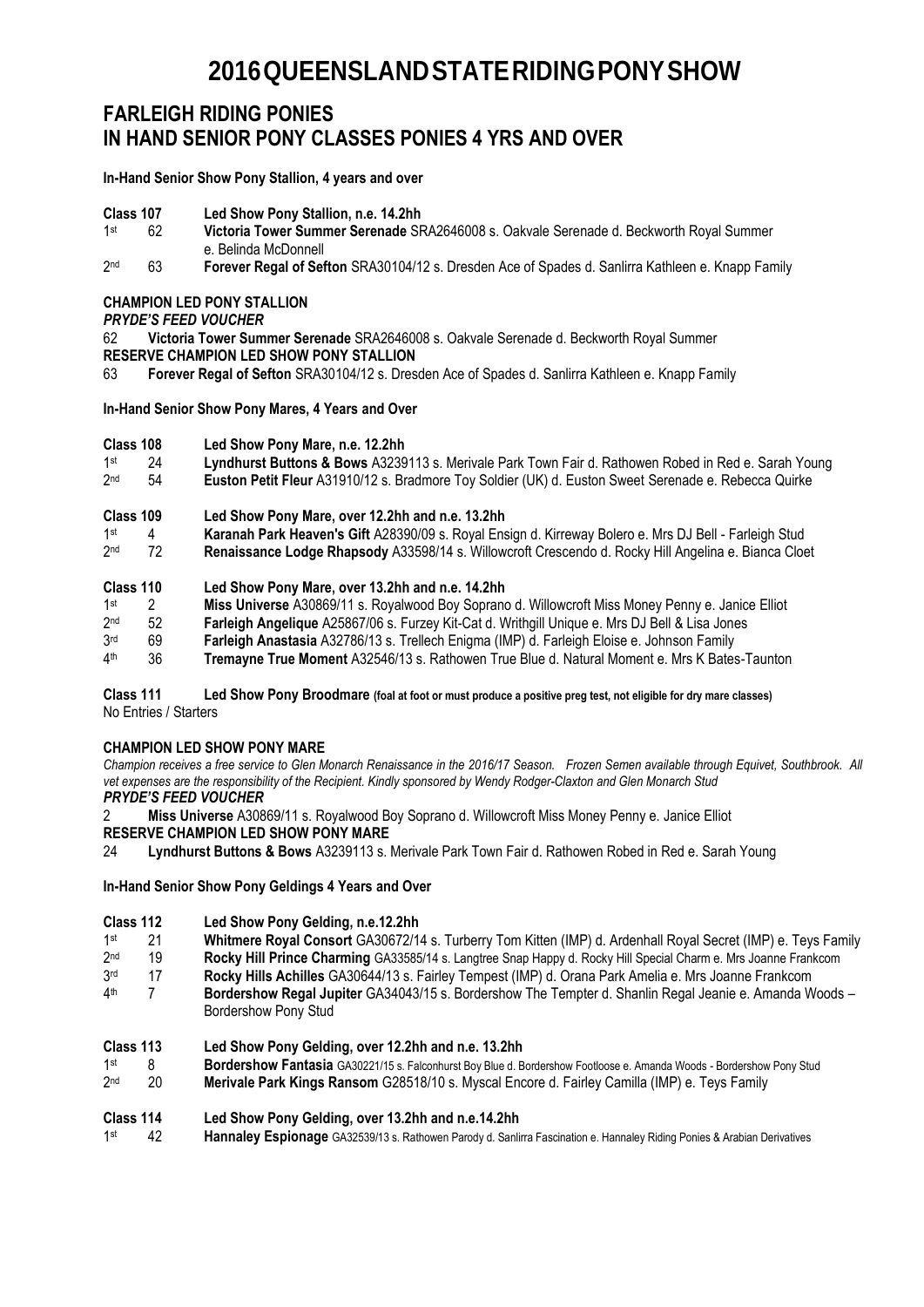### **CHAMPION LED SHOW PONY GELDING**

*PRYDE'S FEED VOUCHER*

21 **Whitmere Royal Consort** GA30672/14 s. Turberry Tom Kitten (IMP) d. Ardenhall Royal Secret (IMP) e. Teys Family **RESERVE CHAMPION LED SHOW PONY GELDING**<br>42 **Hannaley Espionage GA32539/13 s** Rathows

42 **Hannaley Espionage** GA32539/13 s. Rathowen Parody d. Sanlirra Fascination e. Hannaley Riding Ponies & Arabian Derivatives

### **SUPREME CHAMPION LED SENIOR SHOW PONY EXHIBIT**

*Rug Kindly Sponsored by: Farleigh Riding Ponies*

2 **Miss Universe** A30869/11 s. Royalwood Boy Soprano d. Willowcroft Miss Money Penny e. Janice Elliot

### **PROGENY GROUPS**

**(These classes may be entered on the day provided the ponies are competing in another class at the State Show)** 

**Class 115 Breeders Group - 2 Ponies bred by the same stud** No Entries / Starters

**Class 116 Exhibitors Group - 2 ponies owned by the exhibitor** 1st **Merivale Park Kings Ransom & Whitmere Royal Consort** e. Teys Family  $2nd$ 77 / 78 **Kirreway Sarina & Greenfield Walking Glory** e. Darryl Spencer & Sue Poultney

**Class 117 Progeny Group - 2 ponies both from one registered Sire or Dam** No Entries / Starters

### **THE EDWARDS FAMILY RIDDEN NEWCOMER FINAL 2015/16**

### **Class 118 2015/16 Newcomer Ridden Championship (All ponies that have a 14/15 Newcomer Card are eligible to compete) CHAMPION NEWCOMER 2015/16 RIDDEN PONY – Prize Sweepstakes Rug**

Kindly Sponsored by: The Edwards Family

30 **Astral Royal Sensation** A33186/13 s. Strinesdale Matador (UK) d. Just a Dream of Astral e. Caitlin Senter **RESERVE CHAMPION NEWCOMER 2015/16 RIDDEN PONY – Prize Sweepstakes**

3 **Farleigh Hollyhock** A29461/10 s. Farleigh Nimrod d. Mondiso Park Just a Jewel e. Mrs DJ Bell - Farleigh Stud **THIRD IN SWEEPSTAKES – Prize Sweepstakes**

44 **Lyndhurst Lucy Glitters** A34438/16 s. Merivale Park Town Fair d. Chatham Choir of Angels e. Susan Paine

4<sup>th</sup> th 49 **Crestwood Royale Design** GA34102/15 s. Mirinda Spycatcher d. Amaranda Lady Luck e. Hoolihan Family

 $5th$ th 37 **Karanga Myriah** B34192.15 s. Imperial Justin d. Karanga Minnesotta e. Mrs Vanessa Ellaby

### **THE DOUGLAS FAMILY 2016/17 NEWCOMER RIDDEN PONY (1/7/16 to 30/06/17)**

**All ponies entered in the Newcomer classes MUST have a current 2016/17 Newcomer Card Newcomer Rules Apply**

- **Class 119 Newcomer Ridden Pony n.e. 12.2hh**
- 1st st 41 **Langtree Just Cause** GA27460/12 s. Langtree Just So d. Fairley Camilla (IMP) e. Kylie Raymont
- **Class 120 Newcomer Ridden Pony over 12.2hh and n.e. 13.2hh**
- 1<sub>st</sub> st 61 **Lyndhurst Queen of Hearts** A34500/16 s. Falconhurst Boy Blue d. Langtree Evening Star e. Mr Tom Edwards & Berry Family
- $2<sub>nd</sub>$ 15 **Langtree Gigglepot** GA3373215 s. Langtree Composer d. Langtree Gazelle e. Huntingfield Lodge

### **Class 121 Newcomer Ridden Pony over 13.2hh and n.e. 14.2hh**

1st st 36 **Tremayne True Moment** A32546/13 s. Rathowen True Blue d. Natural Moment e. Mrs K Bates-Taunton

### **CHAMPION RIDDEN NEWCOMER PONY Rug**

*Kindly Sponsored by: The Douglas Family*

41 **Langtree Just Cause** GA27460/12 s. Langtree Just So d. Fairley Camilla (IMP) e. Kylie Raymont

### **RESERVE CHAMPION RIDDEN NEWCOMER PONY**

36 **Tremayne True Moment** A32546/13 s. Rathowen True Blue d. Natural Moment e. Mrs K Bates-Taunton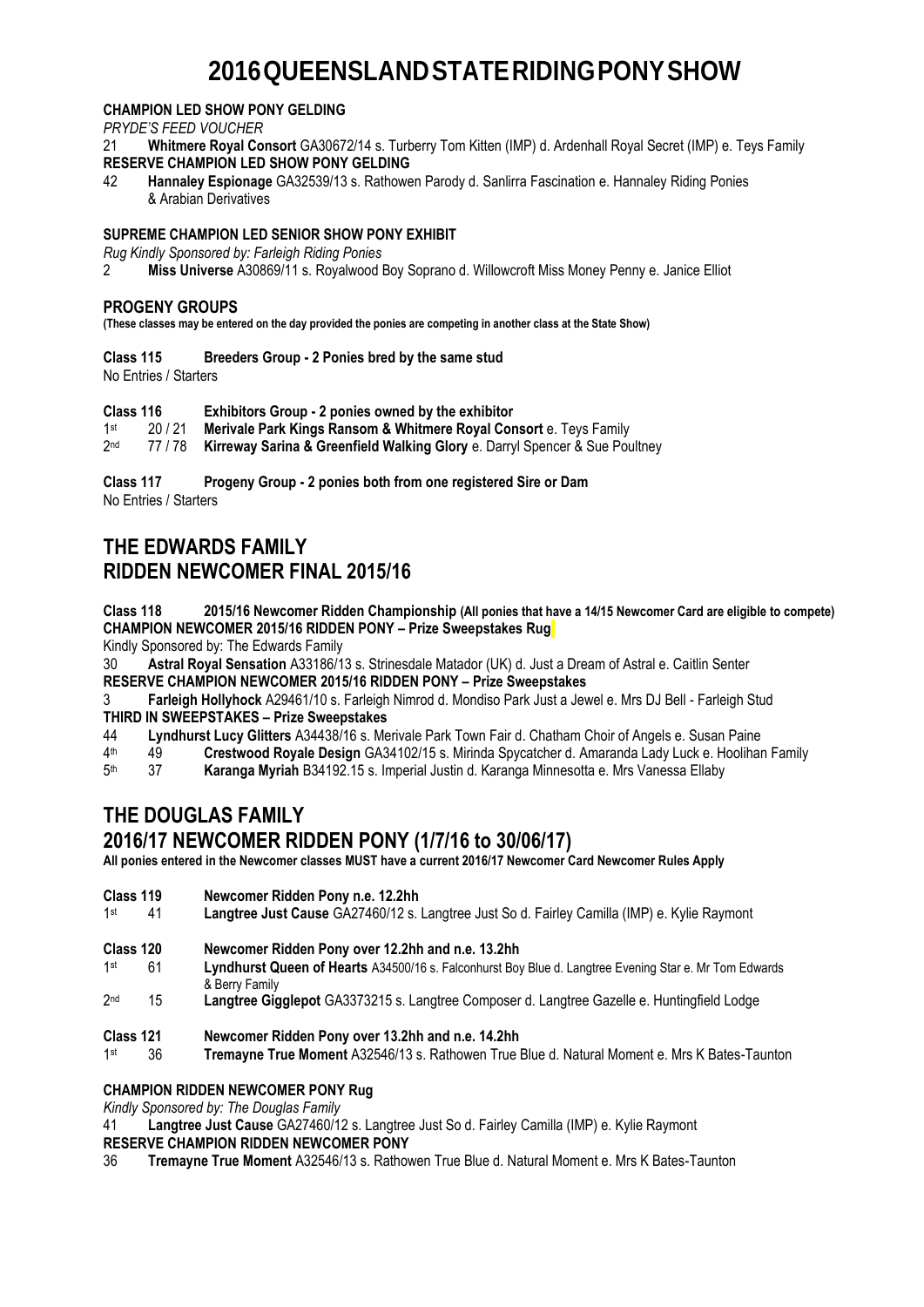### **WHITMERE STUD**

### **LEADING REIN and FIRST RIDDEN PONY**

**Leading Rein classes to be led in a snaffle bridle, lead rein held in the left hand and only attached to the cavesson nose band. No whips or spurs for the rider. Rider 3 years and under 8 years.**

- **Class 122 Leading Rein Show Pony n.e. 12hh**
- 1<sub>st</sub> st 76 **Mondiso Park Girl Talk** A27928/08 s. Falconhurst Boy Blue d. Mondiso Park Baby Doll e. Rachael Midson-Thompson (Piper Thompson)
- $2nd$ nd 7 **Bordershow Regal Jupiter** GA34043/15 s. Bordershow The Tempter d. Shanlin Regal Jeanie e. Amanda Woods – Bordershow Pony Stud (Chanelle Lovelock)
- 3rd rd 54 **Euston Petit Fleur** A31910/12 s. Bradmore Toy Soldier (UK) d. Euston Sweet Serenade e. Rebecca Quirke (Carter Quirke)

### **Class 123 Leading Rein Show Hunter Pony n.e. 12hh**

1<sub>st</sub> st 9 **Bordershow Krispy Kreme** GB34139/15 s. Blanche Mystique (IMP) d. Snowdon Vale Sweet Peach e. Amanda Woods - Bordershow Pony Stud (Chanelle Lovelock)

**First Ridden Ponies** to be ridden in a snaffle bridle. Rider to be 5 years and under 12 years on the day of the show

- **Class 124 First Ridden Show Pony n.e. 12.2hh**
- 1<sub>st</sub> **18 Mynara Blue Denim** GA29190/10 s. Wynara Valentino d. Legfield Blue Demin e. Therese Humphries<br>27 **Mondiso Park Jetstream** GA27929/08 s. Falconburst Boy Blue d. Marama Chipala e. Therese Humpl
- $2nd$
- nd 27 **Mondiso Park Jetstream** GA27929/08 s. Falconhurst Boy Blue d. Marama Chipala e. Therese Humphries 3rd Rocky Hills Achilles GA30644/13 s. Fairley Tempest (IMP) d. Orana Park Amelia e. Mrs Joanne Frankcom
- **Class 125 First Ridden Show Hunter Pony n.e. 12.2hh**
- 1st st 37 **Karanga Myriah** B34192.15 s. Imperial Justin d. Karanga Minnesotta e. Mrs Vanessa Ellaby
- $2nd$ nd 9 **Bordershow Krispy Kreme** GB34139/15 s. Blanche Mystique (IMP) d. Snowdon Vale Sweet Peach e. Amanda Woods - Bordershow Pony Stud

### **CHAMPION CHILDS RIDDEN MINI PONY**

*Rug Kindly Sponsored by: Whitmere Stud*

- 9 **Bordershow Krispy Kreme** GB34139/15 s. Blanche Mystique (IMP) d. Snowdon Vale Sweet Peach e. Amanda Woods - Bordershow Pony Stud
- **RESERVE CHAMPION CHILDS RIDDEN MINI PONY**
- 76 **Mondiso Park Girl Talk** A27928/08 s. Falconhurst Boy Blue d. Mondiso Park Baby Doll e. Rachael Midson-Thompson (Piper Thompson)

### **KENNALLYWOOD STUD RIDDEN RPSBS SHOW PONIES**

#### **Ridden Show Pony Stallion or Colt**

**Class 126 Ridden Show Pony Stallion, n.e. 14.2hh or Colt 3 years n.e. 14.1hh** No Entries / Starters

### **CHAMPION RIDDEN SHOW PONY STALLION OR COLT RESERVE CHAMPION RIDDEN SHOW PONY STALLION OR COLT**

### **Ridden Show Pony Mare and Gelding**

**Class 127 Ridden Show Pony Mare or Gelding, n.e. 12.0hh** 1<sub>st</sub> st 27 **Mondiso Park Jetstream** GA27929/08 s. Falconhurst Boy Blue d. Marama Chipala e. Therese Humphries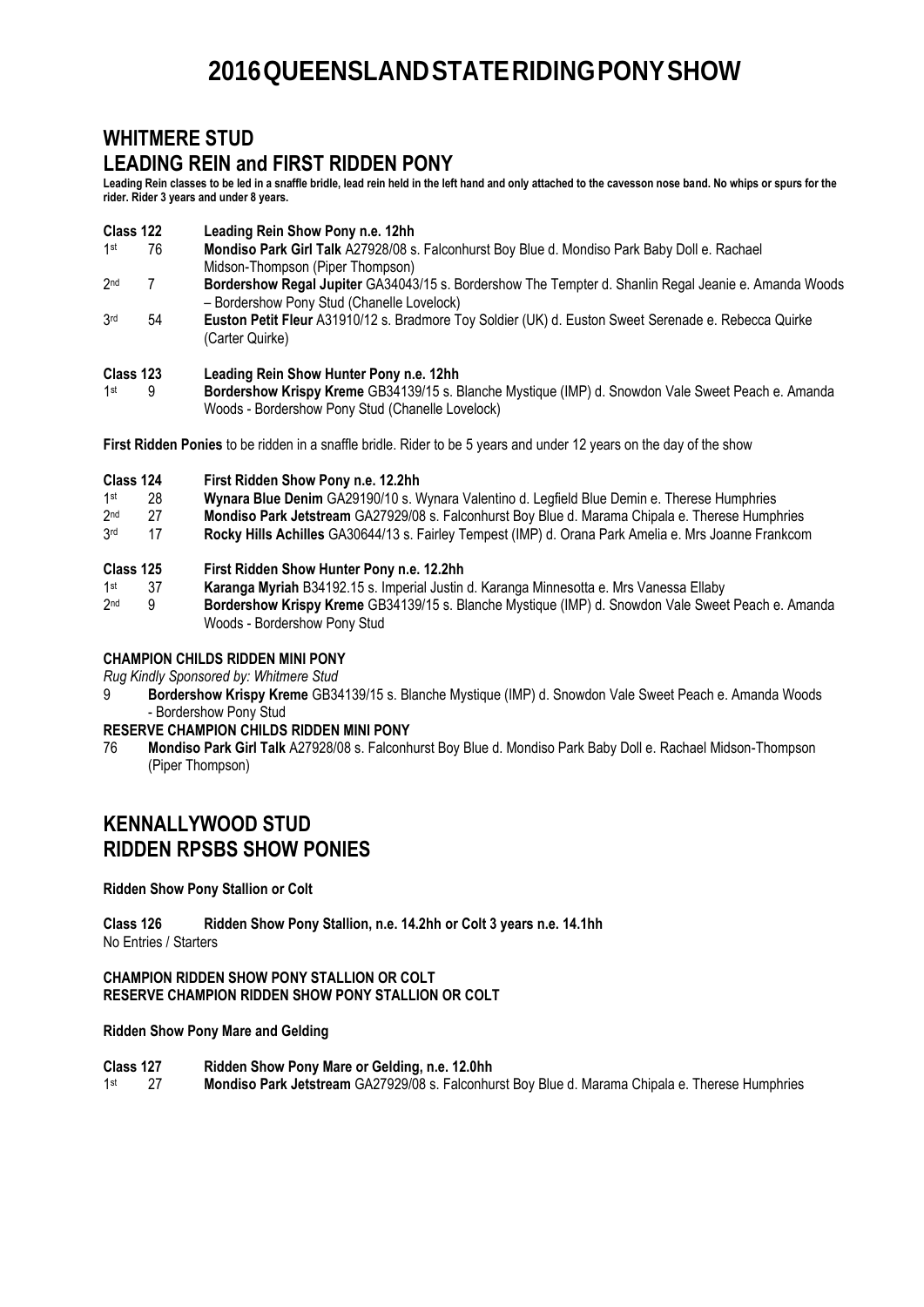- **Class 128 Ridden Show Pony Mare or Gelding, over 12.0hh and n.e. 12.2hh**
- 1<sub>st</sub> st 21 **Whitmere Royal Consort** GA30672/14 s. Turberry Tom Kitten (IMP) d. Ardenhall Royal Secret (IMP) e. Teys Family
- $2<sub>nd</sub>$ Wynara Blue Denim GA29190/10 s. Wynara Valentino d. Legfield Blue Demin e. Therese Humphries

#### **CHAMPION RIDDEN SHOW PONY MARE OR GELDING N.E. 12.2HH**

21 **Whitmere Royal Consort** GA30672/14 s. Turberry Tom Kitten (IMP) d. Ardenhall Royal Secret (IMP) e. Teys Family

- **RESERVE CHAMPION RIDDEN SHOW PONY MARE OR GELDING N.E. 12.2HH**
- 27 **Mondiso Park Jetstream** GA27929/08 s. Falconhurst Boy Blue d. Marama Chipala e. Therese Humphries
- **Class 129 Ridden Show Pony Mare or Gelding, over 12.2hh and n.e. 13.0hh**
- 1<sub>st</sub> st 20 **Merivale Park Kings Ransom** G28518/10 s. Myscal Encore d. Fairley Camilla (IMP) e. Teys Family

### **Class 130 Ridden Show Pony Mare or Gelding, over 13.0hh and n.e. 13.2hh**

- 1<sub>st</sub> 59 **Bamborough Mickey J GA31847/12 s[. Naruni Park Taylor Made](http://www.sammsonline.com/rpsb/animaldetails.cfm?AID=70013971&display=pedigree) d. [Bamborough Moon Dancer](http://www.sammsonline.com/rpsb/animaldetails.cfm?AID=70001480&display=pedigree) e. Racheal Spring**
- $2<sub>nd</sub>$ 16 **Sandarah Dark Secret** GB31955/12 s. Merivale Park NV d. Radnor Picture e. Huntingfield Lodge

### **CHAMPION RIDDEN SHOW PONY MARE OR GELDING N.E. 13.2HH**

59 **Bamborough Mickey J** GA31847/12 s[. Naruni Park Taylor Made](http://www.sammsonline.com/rpsb/animaldetails.cfm?AID=70013971&display=pedigree) d. [Bamborough Moon Dancer](http://www.sammsonline.com/rpsb/animaldetails.cfm?AID=70001480&display=pedigree) e. Racheal Spring **RESERVE CHAMPION RIDDEN SHOW PONY MARE OR GELDING N.E. 13.2HH**

16 **Sandarah Dark Secret** GB31955/12 s. Merivale Park NV d. Radnor Picture e. Huntingfield Lodge

# **Class 131 Ridden Show Pony Mare or Gelding, over 13.2hh and n.e. 14.0hh**

- 1<sub>st</sub> st 2 **Miss Universe** A30869/11 s. Royalwood Boy Soprano d. Willowcroft Miss Money Penny e. Janice Elliot
- $2<sub>nd</sub>$ Langtree Flame GA29554/12 s. Langtree Composer d. Langtree Free Spirit e. Mrs Joanne Frankcom

### **Class 132 Ridden Show Pony Mare or Gelding, over 14.0hh and n.e. 14.2hh**

- 1<sub>st</sub> 52 **Farleigh Angelique** A25867/06 s. Furzey Kit-Cat d. Writhgill Unique e. Mrs DJ Bell & Lisa Jones<br>22 **Wellan Regal Edition** GC32386/13 s. Urubulla Regal Promise d. Briary Idol e. Teys Family
- $2nd$ Wellan Regal Edition GC32386/13 s. Urubulla Regal Promise d. Briary Idol e. Teys Family
- 3rd rd 60 **Millawarrah Mandalay** A18573/00 s. Owendale King of Hearts d. Millawarrah Sweet Pea e. Romy McCullough & Berry Family

### **CHAMPION RIDDEN SHOW PONY MARE OR GELDING N.E. 14.2HH**

2 **Miss Universe** A30869/11 s. Royalwood Boy Soprano d. Willowcroft Miss Money Penny e. Janice Elliot

### **RESERVE CHAMPION RIDDEN SHOW PONY MARE OR GELDING N.E. 14.2HH**

52 **Farleigh Angelique** A25867/06 s. Furzey Kit-Cat d. Writhgill Unique e. Mrs DJ Bell & Lisa Jones

### **SUPREME CHAMPION RIDDEN SHOW PONY EXHIBIT NE 14.2hh**

*Rug Kindly Sponsored by: Kennallywood Stud*

2 **Miss Universe** A30869/11 s. Royalwood Boy Soprano d. Willowcroft Miss Money Penny e. Janice Elliot

### **HITCHLEY AND HARROW RIDDEN RPSBS SHOW HACK OVER 14.2HH**

- **Class 133 Ridden Show Hack Mare or Gelding over 14.2hh n.e.15.0hh**
- 1<sub>st</sub> st 48 **Tremayne Royal Opera** G31368/12 s. SP Opening Night d. Manziemadee e. Paula & Charlee Anthony
- **Class 134 Ridden Show Hack Mare or Gelding over 15.0hh**
- 1<sub>st</sub> st 70 **Brookdale Elysian** G27812/08 s. Fairfield Nyinsky d. Just Jackson e. Johnson Family
- **Class 135 Ridden Home Produced Show Hack Mare or Gelding over 15.0hh (eligible for Champion)**
- $1st$ st 70 **Brookdale Elysian** G27812/08 s. Fairfield Nyinsky d. Just Jackson e. Johnson Family

### **CHAMPION RIDDEN RPSBS SHOW HACK**

*\$100.00 Hitchley and Harrow Voucher Kindly Sponsored by Melanie Wellsteed and Hitchley and Harrow* 48 **Tremayne Royal Opera** G31368/12 s. SP Opening Night d. Manziemadee e. Paula & Charlee Anthony

### **RESERVE CHAMPION RIDDEN RPSBS SHOW HACK**

70 **Brookdale Elysian** G27812/08 s. Fairfield Nyinsky d. Just Jackson e. Johnson Family

### **SUPREME CHAMPION RIDDEN SHOW HACK / HUNTER HACK EXHIBIT OVER 14.2hh**

48 **Tremayne Royal Opera** G31368/12 s. SP Opening Night d. Manziemadee e. Paula & Charlee Anthony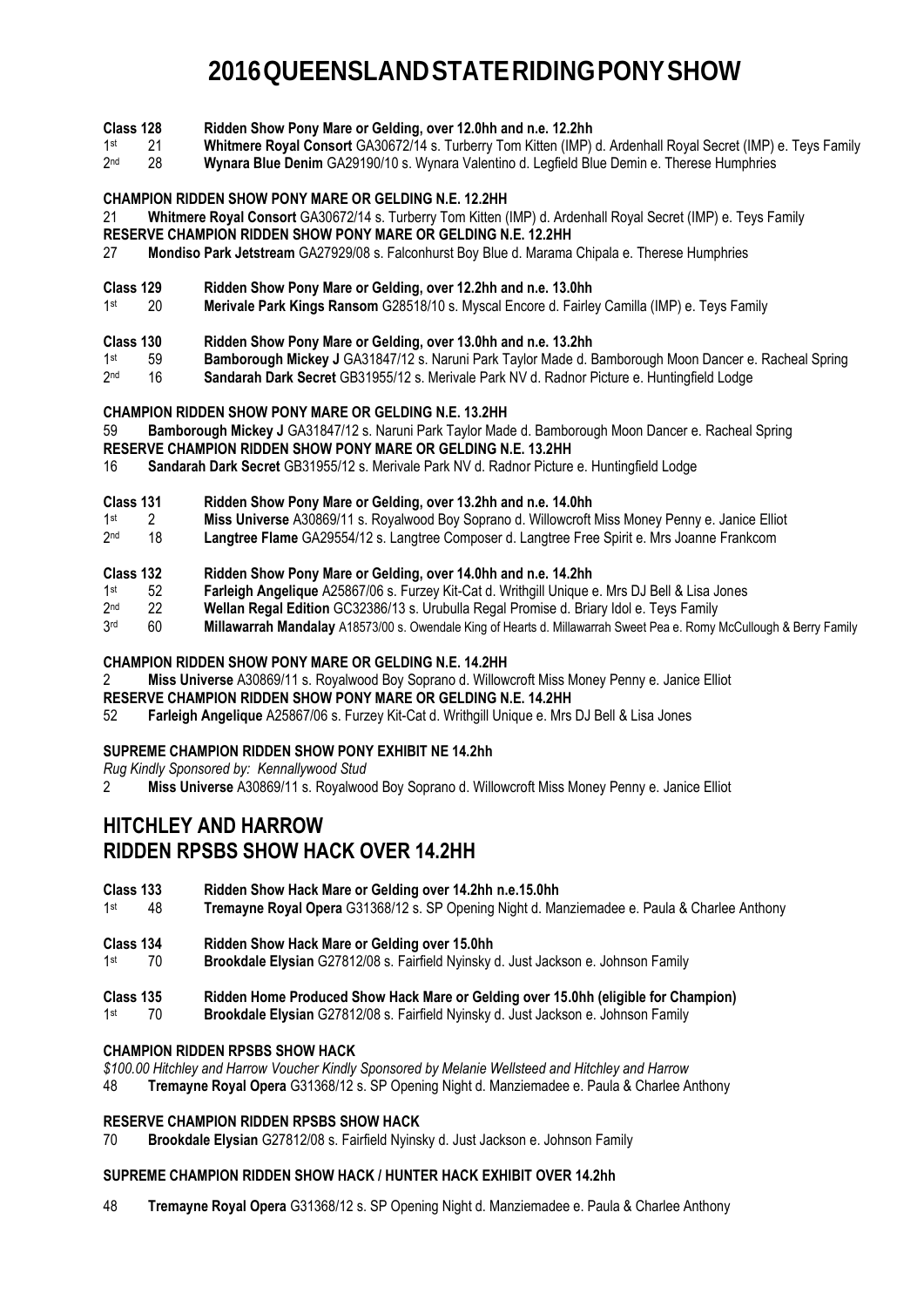### **RING 2 – 8.00AM START SHOW HUNTER PONY RING**

Ponies competing in Show Hunter classes cannot compete in Show Pony classes at the same show and must be shown in Show Hunter classes when these classes are provided for that year of competition from 1 February to 31 January. This applies to both in hand and ridden classes. (Except class 125 in Ring 1 where Show Pony and Show Hunter stallions compete together in the ridden stallion class)

### **MEL WALLER COUNTY SADDLERY IN HAND SHOW HUNTER PONY YOUNGSTOCK CLASSES**

**In-Hand Youngstock Show Hunter Pony Colts**

**Class 201 Led Show Hunter Pony Colt, 1 year and under n.e. 13.3hh, 2 years n.e.14.0hh, 3 years n.e. 14.1hh** No Entries / Starters

**CHAMPION LED YOUNGSTOCK SHOW HUNTER PONY COLT RESERVE CHAMPION LED YOUNGSTOCK SHOW HUNTER PONY COLT**

**In-Hand Young stock Show Hunter Pony Fillies**

**Class 202 Led Show Hunter Pony Filly, 1 year n.e. 13.3hh, 2 years n.e. 14.0hh**  No Entries / Starters

**Class 203 Led Show Hunter Pony Filly, 3 years n.e. 14.1hh**

1st st 39 **Owendale Butter Schnapps** B34753/16 s. Owendale Coconut d. Owendale Lemon Butter e. Handley Park Stud

### **CHAMPION LED YOUNGSTOCK SHOW HUNTER PONY FILLY**

39 **Owendale Butter Schnapps** B34753/16 s. Owendale Coconut d. Owendale Lemon Butter e. Handley Park Stud **RESERVE CHAMPION LED YOUNGSTOCK SHOW HUNTER PONY FILLY**

**In-Hand Youngstock Show Hunter Pony Gelding**

**Class 204 Led Show Hunter Pony Gelding, 1 year n.e. 13.3hh, 2 years n.e. 14.0hh**  No Entries / Starters

**Class 205 Led Show Hunter Pony Gelding, 3 years n.e. 14.1hh**

 $1st$ st 45 **Cedar Lakes Jack in the Box** GA33886/15 s. Ascot Royal Portrait d. Jejucha Ally Kat e. Denise Schubert

 $2nd$ nd 73 **McArturparc Matinee** GA32950/14 s. Janlyn Spirit of Holly d. Lady Markane e. Madeline Jelf

### **CHAMPION LED YOUNGSTOCK SHOW HUNTER PONY GELDING**

45 **Cedar Lakes Jack in the Box** GA33886/15 s. Ascot Royal Portrait d. Jejucha Ally Kat e. Denise Schubert

**RESERVE CHAMPION LED YOUNGSTOCK SHOW HUNTER PONY GELDING**

73 **McArturparc Matinee** GA32950/14 s. Janlyn Spirit of Holly d. Lady Markane e. Madeline Jelf

### **SUPREME CHAMPION LED YOUNGSTOCK SHOW HUNTER PONY EXHIBIT**

Rug Kindly Sponsored by: Mel Waller County Saddlery

45 **Cedar Lakes Jack in the Box** GA33886/15 s. Ascot Royal Portrait d. Jejucha Ally Kat e. Denise Schubert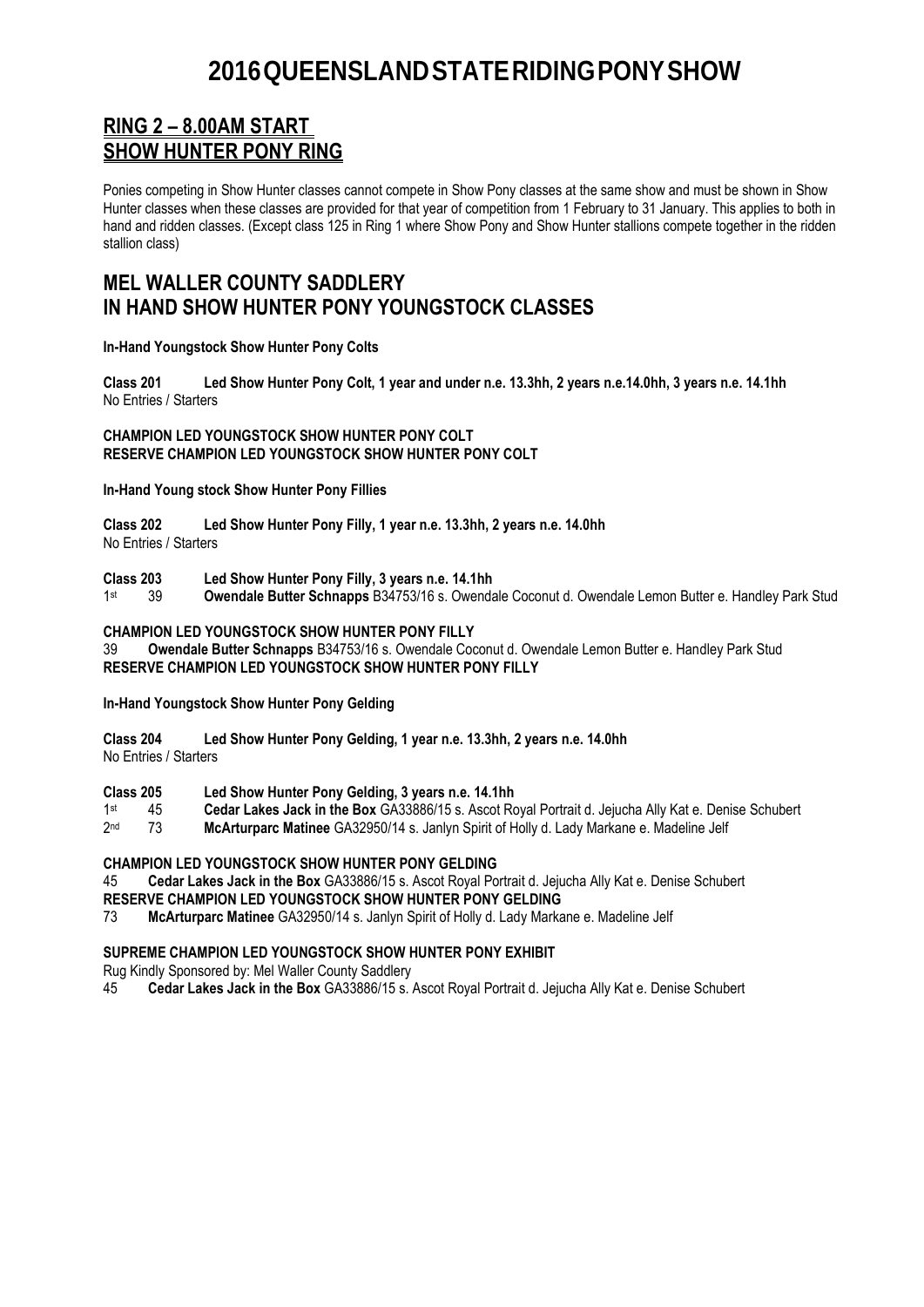### **FAY LOBBAN AND BANBURY STUD IN HAND SENIOR SHOW HUNTER PONY CLASSES**

**In-Hand Senior Show Hunter Pony Stallion, 4 Years And Over**

**Class 206 Led Show Hunter Pony Stallion, n.e. 14.2hh** 

 $1st$ st 57 **Willowcroft Phoenix** SRA27595/10 s. Oakvale Serenade d. Willowcroft Fatal Attraction e. K, A & H Hall-Perrin

### **CHAMPION LED SHOW HUNTER PONY STALLION**

*PRYDE'S FEED VOUCHER* 

57 **Willowcroft Phoenix** SRA27595/10 s. Oakvale Serenade d. Willowcroft Fatal Attraction e. K, A & H Hall-Perrin **RESERVE CHAMPION LED SHOW HUNTER PONY STALLION**

### **In-Hand Senior Show Hunter Pony Mares, 4 Years And Over**

**Class 207 Led Show Hunter Pony Mare, n.e. 12.2hh**

No Entries / Starters

| Class 208       |        | Led Show Hunter Pony Mare, over 12.2hh and n.e. 13.2hh                                                            |  |
|-----------------|--------|-------------------------------------------------------------------------------------------------------------------|--|
| 1st             |        | Farleigh Hollyhock A29461/10 s. Farleigh Nimrod d. Mondiso Park Just a Jewel e. Mrs DJ Bell - Farleigh Stud       |  |
| 2 <sub>nd</sub> | 29     | Bamborough Ray of Light A32485/13 s. Rathowen Paragon d. Bamborough Radiance e. Therese Humphries                 |  |
| Class 209       |        | Led Show Hunter Pony Mare, over 13.2hh and n.e. 14.2hh                                                            |  |
| 1st             | 13     | Hollydale Loretta A28733/09 s. Kirreway Well-Wisher d. Springmead Lou Linda e. Elizabeth Davis                    |  |
| 2nd             | 78     | Greenfield Walking Glory A3196912 s. Binnowie Rave Review d. Kirreway Bernina e. Darryl Spencer<br>& Sue Poultney |  |
| 3rd             | 30     | Astral Royal Sensation A33186/13 s. Strinesdale Matador (UK) d. Just a Dream of Astral e. Caitlin Senter          |  |
| <b>A</b> 11.    | $\sim$ | LA HI LE LI A AAAAFFIAA LA HALLI LALU MALLI A LAL                                                                 |  |

 $4<sup>th</sup>$ th 23 **Kamilaroi Enchantment** A30155/10 s. Kirreway Windsong d. Mat's Magic of Astral e. Sarah Young

**Class 210 Led Show Hunter Pony Broodmare (foal at foot or a positive pregnancy test, not eligible for dry mare classes)** No Entries / Starters

### **CHAMPION LED SHOW HUNTER PONY MARE**

Champion receives a free service to Glen Monarch Renaissance in the 2016/17 Season. Frozen Semen available through Equivet, Southbrook. All vet expenses are the responsibility of the Recipient. Kindly sponsored by Wendy Rodger-Claxton and Glen Monarch Stud *PRYDE'S FEED VOUCHER* 

3 **Farleigh Hollyhock** A29461/10 s. Farleigh Nimrod d. Mondiso Park Just a Jewel e. Mrs DJ Bell - Farleigh Stud

### **RESERVE CHAMPION LED SHOW HUNTER PONY MARE**

13 **Hollydale Loretta** A28733/09 s. Kirreway Well-Wisher d. Springmead Lou Linda e. Elizabeth Davis

### **In-Hand Senior Show Hunter Pony Geldings 4 Years And Over**

| Class 211<br>1st<br>2 <sub>nd</sub> | 41<br>12 | Led Show Hunter Pony Gelding n.e. 12.2hh<br>Langtree Just Cause GA27460/12 s. Langtree Just So d. Fairley Camilla (IMP) e. Kylie Raymont<br>Benjaylin Charming Rebel GB34326/16 s. Debrose Pharaoh d. GlenGwin Charm e. Elizabeth Davis |
|-------------------------------------|----------|-----------------------------------------------------------------------------------------------------------------------------------------------------------------------------------------------------------------------------------------|
| Class 212<br>1st                    | 15       | Led Show Hunter Pony Gelding, over 12.2hh and n.e. 13.2hh<br>Langtree Gigglepot GA3373215 s. Langtree Composer d. Langtree Gazelle e. Huntingfield Lodge                                                                                |
| Class 213<br>1st                    | 6        | Led Show Hunter Pony Gelding, over 13.2hh and n.e.14.2hh<br>Silkwood Playboy GA3147912 s. Jackets Bluebird (IMP) d. Cover Girl of Astral e. Mrs Amanda Webb<br>- Webb Family                                                            |

### **CHAMPION LED SHOW HUNTER PONY GELDING**

*PRYDE'S FEED VOUCHER*

6 **Silkwood Playboy** GA3147912 s. Jackets Bluebird (IMP) d. Cover Girl of Astral e. Mrs Amanda Webb - Webb Family

### **RESERVE CHAMPION LED SHOW HUNTER PONY GELDING**

41 **Langtree Just Cause** GA27460/12 s. Langtree Just So d. Fairley Camilla (IMP) e. Kylie Raymont

### **SUPREME CHAMPION LED SHOW HUNTER PONY EXHIBIT**

Rug Kindly Sponsored by: Fay Lobban and Banbury Stud

6 **Silkwood Playboy** GA3147912 s. Jackets Bluebird (IMP) d. Cover Girl of Astral e. Mrs Amanda Webb - Webb Family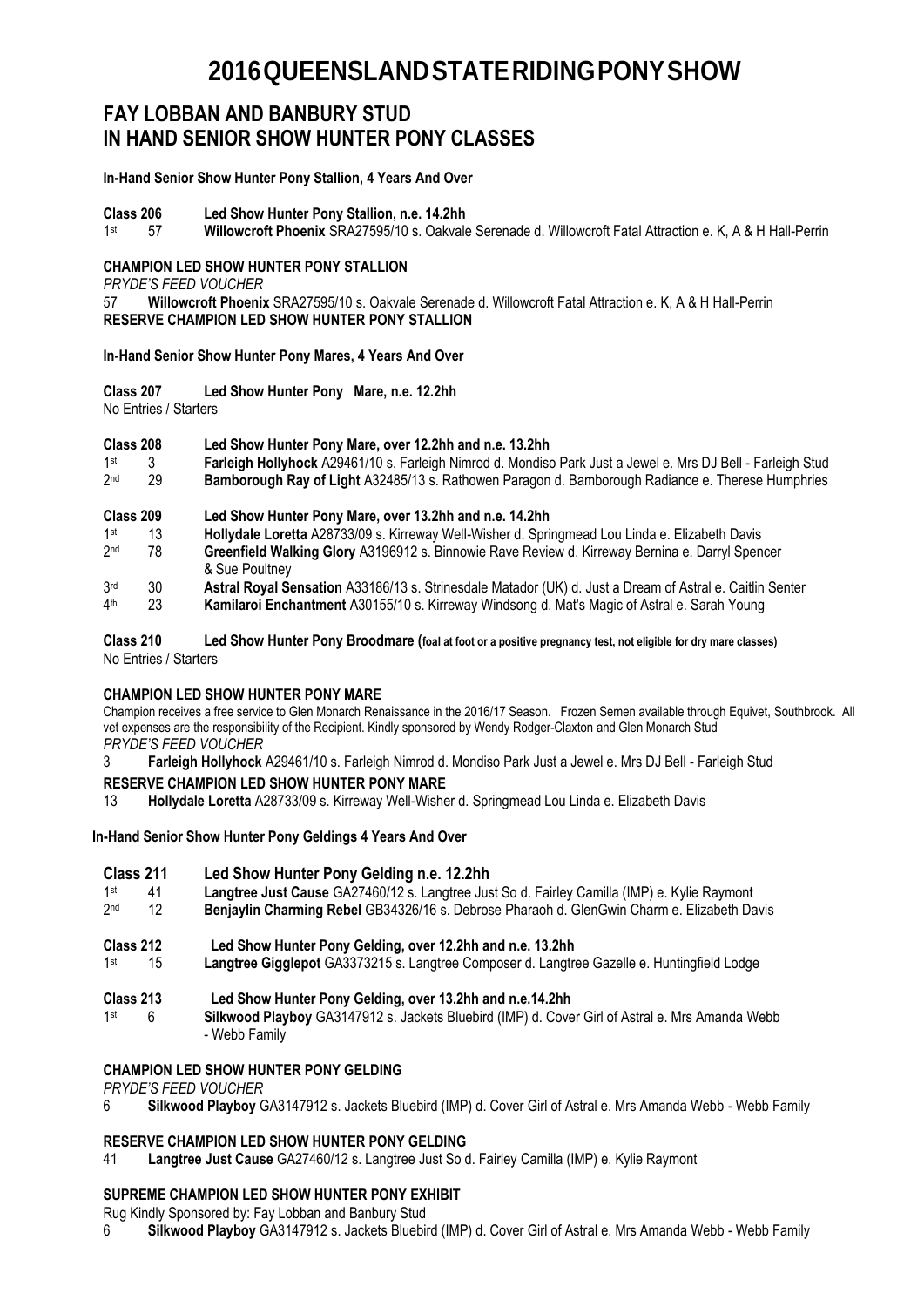**HOME PRODUCED LED RIDING PONY CLASSES (Show Ponies and Show Hunter Ponies eligible to compete)**

- **Class 214 Led Home Produced Youngstock Riding Pony, 1 year n.e. 13.3hh, 2 years n.e. 14.0hh, 3 years n.e. 14.1hh<br>1<sup>st</sup> 73 McArturparc Matinee GA32950/14 s. Janivn Spirit of Holly d. Lady Markane e. Madeline Jelf** 1st McArturparc Matinee GA32950/14 s. Janlyn Spirit of Holly d. Lady Markane e. Madeline Jelf
- **Class 215 Led Home Produced Riding Pony 4 years and over n.e. 12.2hh<br>1<sup>st</sup> 12 <b>Beniavlin Charming Rebel** GB34326/16 s. Debrose Pharaoh d. G
- 1<sub>st</sub> Benjaylin Charming Rebel GB34326/16 s. Debrose Pharaoh d. GlenGwin Charm e. Elizabeth Davis
- **Class 216 Led Home Produced Riding Pony 4 years and over, over 12.2hh and n.e. 13.2hh**
- 1<sub>st</sub> st 72 **Renaissance Lodge Rhapsody** A33598/14 s. Willowcroft Crescendo d. Rocky Hill Angelina e. Bianca Cloet
- **Class 217 Led Home Produced Riding Pony 4 years and over, over 13.2hh and n.e. 14.2hh**
- 1st st 78 **Greenfield Walking Glory** A3196912 s. Binnowie Rave Review d. Kirreway Bernina e. Darryl Spencer & Sue Poultney
- $2<sub>nd</sub>$ nd 11 **Dreeme Park Simply Gold** GC28108/08 s. Pendley Gold Cup (IMP) d. Penny Lee e. Crystal Mort

### **CHAMPION LED HOME PRODUCED RIDING PONY NE 14.2HH**

78 **Greenfield Walking Glory** A3196912 s. Binnowie Rave Review d. Kirreway Bernina e. Darryl Spencer & Sue Poultney

# **RESERVE CHAMPION LED HOME PRODUCED RIDING PONY NE 14.2HH**<br>12 **Beniavlin Charming Rebel GB34326/16 s. Debrose Pharaoh d. Glen**

12 **Benjaylin Charming Rebel** GB34326/16 s. Debrose Pharaoh d. GlenGwin Charm e. Elizabeth Davis

### **JUNIOR HANDLERS UNDER 18 YEARS**

**Junior Handler Classes under 12 year**

- **Class 218 Junior Handler under 6 years (must be assisted by an adult)**  1st st 9 **Bordershow Krispy Kreme** GB34139/15 s. Blanche Mystique (IMP) d. Snowdon Vale Sweet Peach e. Amanda Woods - Bordershow Pony Stud (Chanelle Lovelock)  $2<sub>nd</sub>$ nd 41 **Langtree Just Cause** GA27460/12 s. Langtree Just So d. Fairley Camilla (IMP) e. Kylie Raymont (Bronte Raymont) **Class 219 Junior Handler 6 years and under 9 years**
- 1<sub>st</sub> st 15 **Langtree Gigglepot** GA3373215 s. Langtree Composer d. Langtree Gazelle e. Huntingfield Lodge (Amelia Waller)
- **Class 220 Junior Hander 9 years and under 12 years**
- 1<sub>st</sub> st 6 **Silkwood Playboy** GA3147912 s. Jackets Bluebird (IMP) d. Cover Girl of Astral e. Mrs Amanda Webb - Webb Family (Kimberley Webb)

### **BEST JUNIOR HANDLER UNDER 12 YRS**

6 **Silkwood Playboy** GA3147912 s. Jackets Bluebird (IMP) d. Cover Girl of Astral e. Mrs Amanda Webb - Webb Family (Kimberley Webb)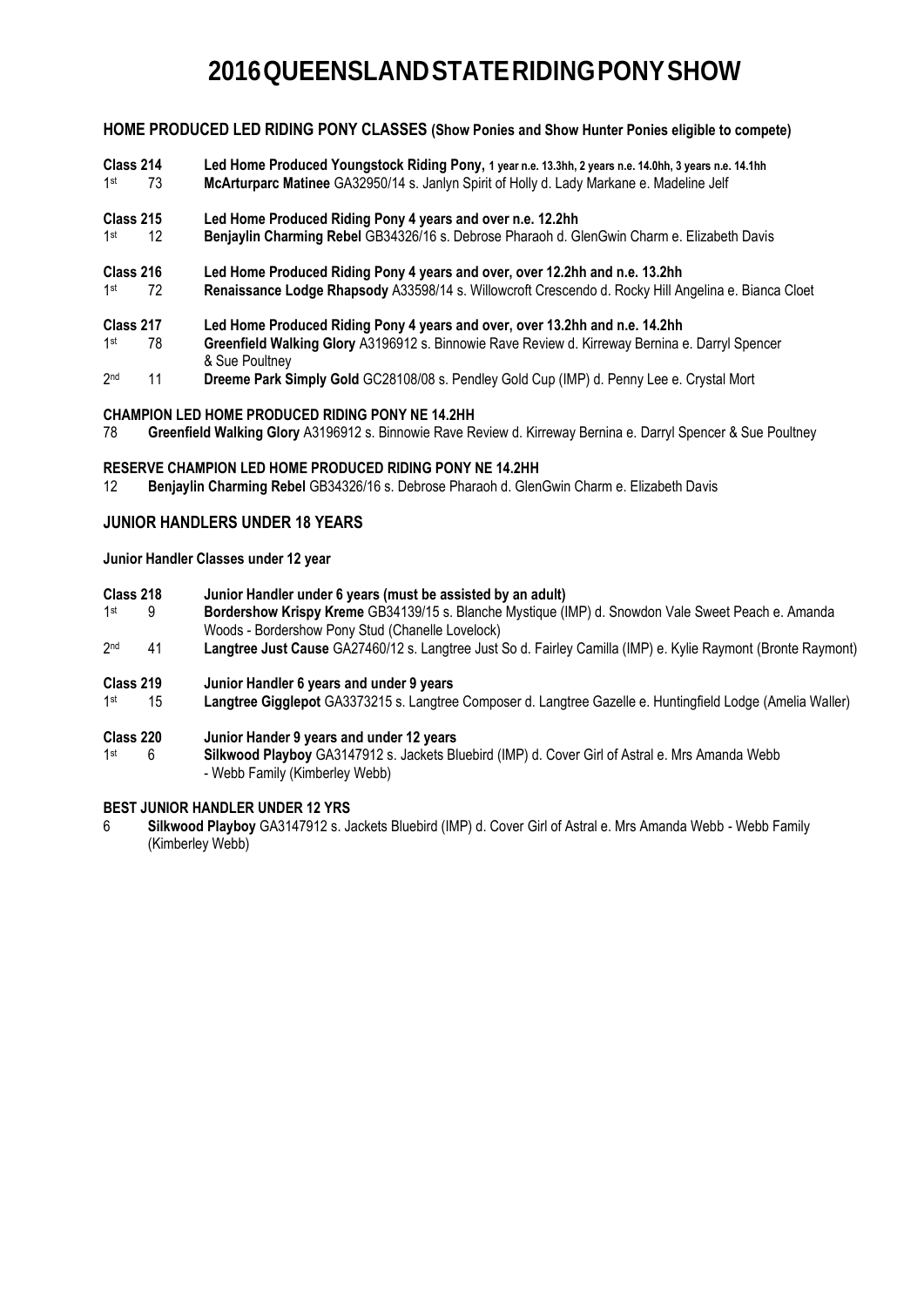### **Junior Handler Classes 12 years and under 18 years**

- **Class 221 Junior Handler 12 years and under 15 years**
- $1st$ Whitmere Royal Consort GA30672/14 s. Turberry Tom Kitten (IMP) d. Ardenhall Royal Secret (IMP) e. Teys Family (Megan Plucknett)
- **Class 222 Junior Handler 15 years and under 18 years**
- 1st Merivale Park Kings Ransom G28518/10 s. Myscal Encore d. Fairley Camilla (IMP) e. Teys Family (Mia Plucknett)

### **BEST JUNIOR HANDLER 12 YEARS and UNDER 18 YEARS**

20 **Merivale Park Kings Ransom** G28518/10 s. Myscal Encore d. Fairley Camilla (IMP) e. Teys Family (Mia Plucknett)

### **RIDER CLASSES (All riders must be members of RPSBS and ride a Registered RPSBS Pony or Hack)**

### **Junior Riders Under 12 Years**

| Class 223<br>1st<br>9                       |          | Rider 3 years and under 6 years (Lead Line)<br>Bordershow Krispy Kreme GB34139/15 s. Blanche Mystique (IMP) d. Snowdon Vale Sweet Peach e. Amanda<br>Woods - Bordershow Pony Stud (Chanelle Lovelock)                                    |
|---------------------------------------------|----------|------------------------------------------------------------------------------------------------------------------------------------------------------------------------------------------------------------------------------------------|
| 2 <sub>nd</sub><br>3rd                      | 41<br>54 | Langtree Just Cause GA27460/12 s. Langtree Just So d. Fairley Camilla (IMP) e. Kylie Raymont (Bronte Raymont)<br>Euston Petit Fleur A31910/12 s. Bradmore Toy Soldier (UK) d. Euston Sweet Serenade e. Rebecca Quirke (Carter<br>Quirke) |
| Class 224                                   |          | Rider 6 years and under 8 years (Lead line)                                                                                                                                                                                              |
| 1st                                         | 76       | Mondiso Park Girl Talk A27928/08 s. Falconhurst Boy Blue d. Mondiso Park Baby Doll<br>e. Rachael Midson-Thompson (Piper Thompson)                                                                                                        |
| 2 <sub>nd</sub>                             | 49       | Crestwood Royale Design GA34102/15 s. Mirinda Spycatcher d. Amaranda Lady Luck e. Hoolihan Family<br>(Asha Hoolihan)                                                                                                                     |
| Class 225                                   |          | Rider 8 years and under 10 years                                                                                                                                                                                                         |
| 1st                                         | 75       | Honeydew Mickey J GB31335/12 s. Amaranda Justin d. Winfield Greetings e. Rachael Midson-Thompson<br>(Mackenzie Thompson)                                                                                                                 |
| 2 <sub>nd</sub>                             | 16       | Sandarah Dark Secret GB31955/12 s. Merivale Park NV d. Radnor Picture e. Huntingfield Lodge (Amelia Waller)                                                                                                                              |
| 3 <sub>rd</sub>                             | 27       | Mondiso Park Jetstream GA27929/08 s. Falconhurst Boy Blue d. Marama Chipala e. Therese Humphries                                                                                                                                         |
| 4 <sup>th</sup>                             | 49       | Crestwood Royale Design GA34102/15 s. Mirinda Spycatcher d. Amaranda Lady Luck e. Hoolihan Family<br>(Asha Hoolihan)                                                                                                                     |
| Class 226                                   |          | Rider 10 years and under 12 years                                                                                                                                                                                                        |
| 1st                                         | 6        | Silkwood Playboy GA3147912 s. Jackets Bluebird (IMP) d. Cover Girl of Astral e. Mrs Amanda Webb<br>- Webb Family (Kimberley Webb)                                                                                                        |
| 2 <sub>nd</sub>                             | 28       | Wynara Blue Denim GA29190/10 s. Wynara Valentino d. Legfield Blue Demin e. Therese Humphries                                                                                                                                             |
| <b>CHAMPION JUNIOR RIDER UNDER 12 YEARS</b> |          |                                                                                                                                                                                                                                          |

### **CHAMPION JUNIOR RIDER UNDER 12 YEARS**

75 **Honeydew Mickey J** GB31335/12 s. Amaranda Justin d. Winfield Greetings e. Rachael Midson-Thompson **RESERVE CHAMPION JUNIOR RIDER UNDER 12 YEARS**

6 **Silkwood Playboy** GA3147912 s. Jackets Bluebird (IMP) d. Cover Girl of Astral e. Mrs Amanda Webb – Webb Family (Kimberley Webb)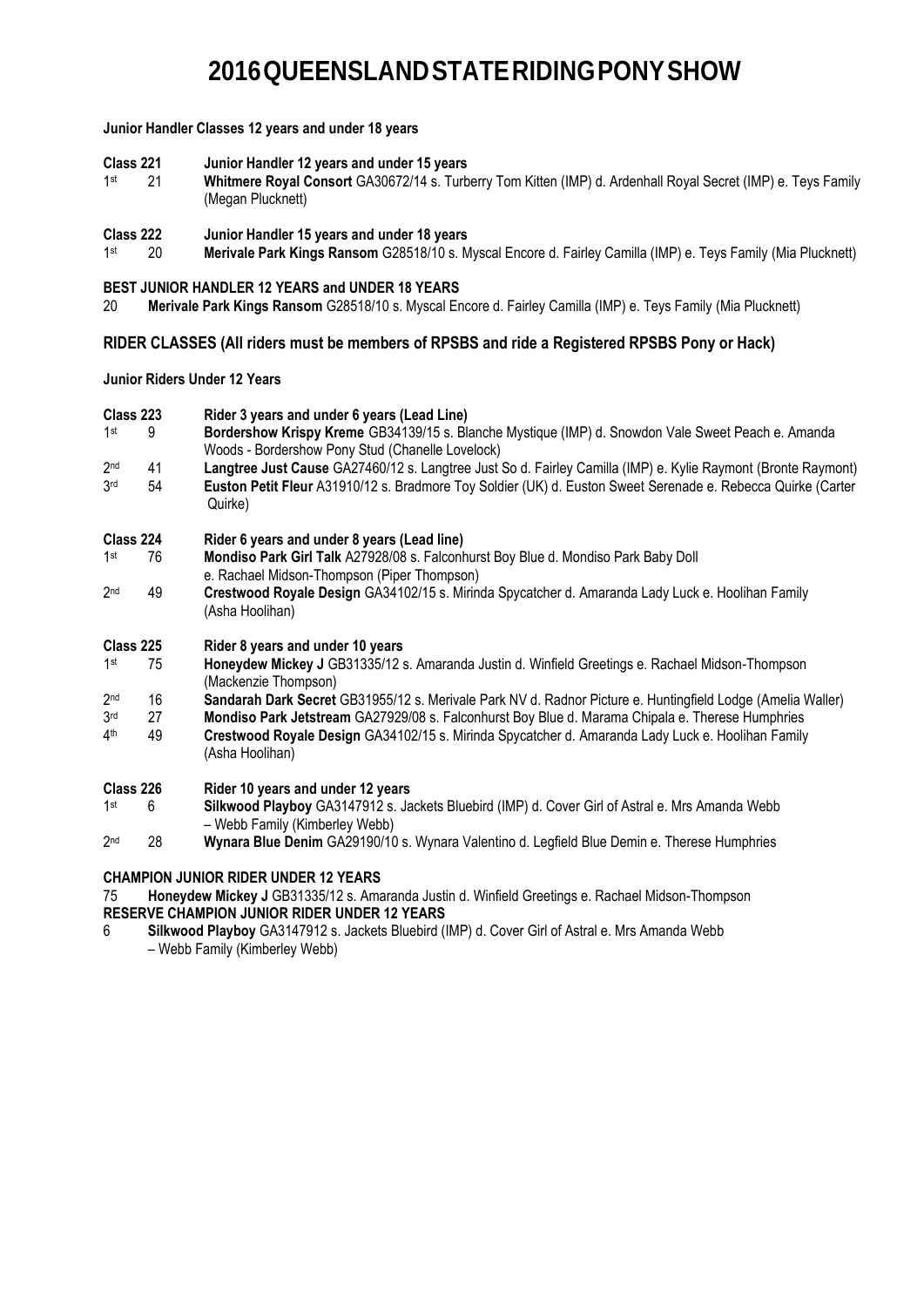**Junior Rider 12 Years and under 17 years**

- **Class 227 Rider 12 years and under 15 years**
- 1<sub>st</sub> st 60 **Millawarrah Mandalay** A18573/00 s. Owendale King of Hearts d. Millawarrah Sweet Pea e. Romy McCullough & Berry Family
- $2<sub>nd</sub>$ nd 6 **Silkwood Playboy** GA3147912 s. Jackets Bluebird (IMP) d. Cover Girl of Astral e. Mrs Amanda Webb – Webb Family
- 3rd rd 21 **Whitmere Royal Consort** GA30672/14 s. Turberry Tom Kitten (IMP) d. Ardenhall Royal Secret (IMP) e. Teys Family
- 4<sup>th</sup> th 61 **Lyndhurst Queen of Hearts** A34500/16 s. Falconhurst Boy Blue d. Langtree Evening Star e. Mr Tom Edwards & Berry Family

### **Class 228 Rider 15 years and under 17 years**

No Entries / Starters

### **CHAMPION JUNIOR RIDER OVER 12 YEARS AND UNDER 17 YEARS**

60 **Millawarrah Mandalay** A18573/00 s. Owendale King of Hearts d. Millawarrah Sweet Pea e. Romy McCullough & Berry Family

### **RESERVE CHAMPION JUNIOR RIDER OVER 12 YEARS AND UNDER 17 YEARS**

6 **Silkwood Playboy** GA3147912 s. Jackets Bluebird (IMP) d. Cover Girl of Astral e. Mrs Amanda Webb – Webb Family

**Senior Rider 17 years and over**

- **Class 229 Rider 17 years and under 21 years**
- 1<sub>st</sub> st 48 **Tremayne Royal Opera** G31368/12 s. SP Opening Night d. Manziemadee e. Paula & Charlee Anthony (Charlee Anthony)
- $2<sub>nd</sub>$ 22 **Wellan Regal Edition** *GC32386/13* s. Urubulla Regal Promise d. Briary Idol e. Teys Family
- **Class 230 Rider over 21 years**
- 1<sub>st</sub> st 11 **Dreeme Park Simply Gold** GC28108/08 s. Pendley Gold Cup (IMP) d. Penny Lee e. Crystal Mort

### **CHAMPION SENIOR RIDER OVER 17 YEARS**

48 **Tremayne Royal Opera** G31368/12 s. SP Opening Night d. Manziemadee e. Paula & Charlee Anthony (Charlee Anthony) **RESERVE CHAMPION SENIOR RIDER OVER 17 YEARS** 

11 **Dreeme Park Simply Gold** GC28108/08 s. Pendley Gold Cup (IMP) d. Penny Lee e. Crystal Mort

### **TREMAYNE RIDING PONIES RIDDEN SHOW HUNTER PONY CLASSES**

**Ridden RPSBS Show Hunter Stallion or Colt**

**Class 231 Ridden Show Hunter Pony Stallion, n.e. 14.2hh or Colt 3years n.e. 14.1hh** No Entries / Starters

### **CHAMPION SHOW HUNTER PONYSTALLION OR COLT RESERVE CHAMPION RIDDEN SHOW HUNTER PONYSTALLION OR COLT**

### **Class 232 Ridden Show Hunter Pony Mare or Gelding, n.e. 12.0hh**

1<sub>st</sub> st 9 **Bordershow Krispy Kreme** GB34139/15 s. Blanche Mystique (IMP) d. Snowdon Vale Sweet Peach e. Amanda Woods - Bordershow Pony Stud

### **Class 233 Ridden Show Hunter Pony Mare or Gelding, over 12.0hh and n.e. 12.2hh**

1st st 41 **Langtree Just Cause** GA27460/12 s. Langtree Just So d. Fairley Camilla (IMP) e. Kylie Raymont

### **CHAMPION SHOW HUNTER PONY MARE OR GELDING n.e.12.2hh**

41 **Langtree Just Cause** GA27460/12 s. Langtree Just So d. Fairley Camilla (IMP) e. Kylie Raymont

### **RESERVE CHAMPION RIDDEN SHOW HUNTER PONY MARE OR GELDING n.e.12.2hh**

9 **Bordershow Krispy Kreme** GB34139/15 s. Blanche Mystique (IMP) d. Snowdon Vale Sweet Peach e. Amanda Woods - Bordershow Pony Stud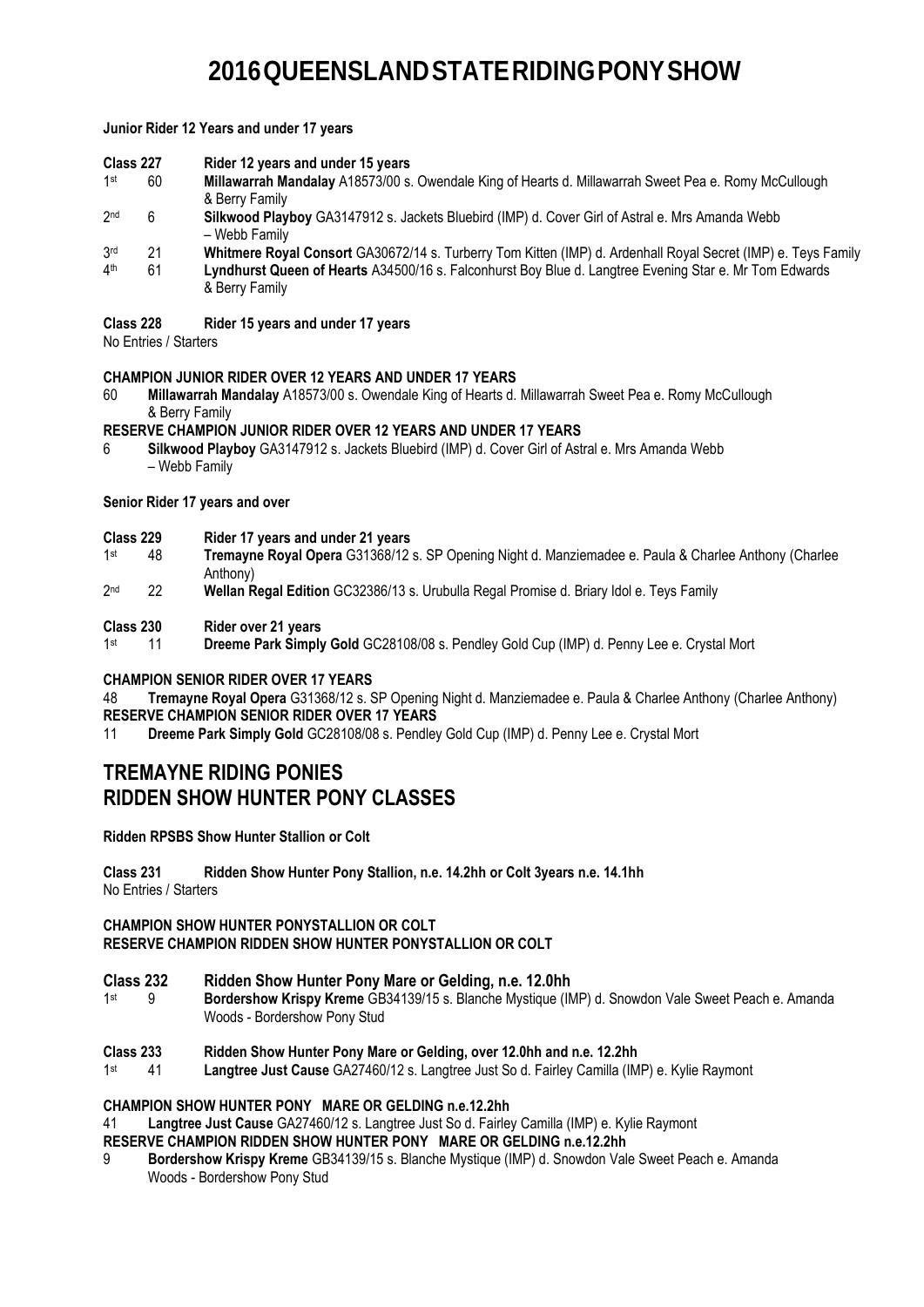| 1st                                                                                  | 3  | Farleigh Hollyhock A29461/10 s. Farleigh Nimrod d. Mondiso Park Just a Jewel e. Mrs DJ Bell - Farleigh Stud |
|--------------------------------------------------------------------------------------|----|-------------------------------------------------------------------------------------------------------------|
| 2 <sub>nd</sub>                                                                      | 75 | Honeydew Mickey J GB31335/12 s. Amaranda Justin d. Winfield Greetings e. Rachael Midson-Thompson            |
| 3 <sup>rd</sup>                                                                      | 15 | Langtree Gigglepot GA3373215 s. Langtree Composer d. Langtree Gazelle e. Huntingfield Lodge                 |
| 4 <sup>th</sup>                                                                      | 49 | Crestwood Royale Design GA34102/15 s. Mirinda Spycatcher d. Amaranda Lady Luck e. Hoolihan Family           |
| Class 235                                                                            |    | Ridden Show Hunter Pony Mare or Gelding, over 13.0hh and n.e. 13.2hh                                        |
| 1st                                                                                  | 29 | Bamborough Ray of Light A32485/13 s. Rathowen Paragon d. Bamborough Radiance e. Therese Humphries           |
| CHAMPION RIDDEN SHOW HUNTER PONY MARE OR GELDING over 12.2hh and n.e. 13.2hh         |    |                                                                                                             |
| 3                                                                                    |    | Farleigh Hollyhock A29461/10 s. Farleigh Nimrod d. Mondiso Park Just a Jewel e. Mrs DJ Bell - Farleigh Stud |
| RESERVE CHAMPION RIDDEN SHOW HUNTER PONY MARE OR GELDING over 12.2hh and n.e. 13.2hh |    |                                                                                                             |
| 75                                                                                   |    | Honeydew Mickey J GB31335/12 s. Amaranda Justin d. Winfield Greetings e. Rachael Midson-Thompson            |

**Class 236 Ridden Show Hunter Pony Mare or Gelding over 13.2hh and n.e. 14hh** 

**Class 234 Ridden Show Hunter Pony Mare or Gelding, over 12.2hh and n.e. 13.0hh** 

 $1st$ Astral Royal Sensation A33186/13 s. Strinesdale Matador (UK) d. Just a Dream of Astral e. Caitlin Senter

# **Class 237 Ridden Show Hunter Pony Mare or Gelding over 14hh and n.e. 14.2hh**

- 1<sub>st</sub> Silkwood Playboy GA3147912 s. Jackets Bluebird (IMP) d. Cover Girl of Astral e. Mrs Amanda Webb - Webb Family
- 2<u>nd 78</u> **Greenfield Walking Glory** A3196912 s. Binnowie Rave Review d. Kirreway Bernina e. Darryl Spencer & Sue Poultney
- 3rd rd 11 **Dreeme Park Simply Gold** GC28108/08 s. Pendley Gold Cup (IMP) d. Penny Lee e. Crystal Mort
- 4 th 13 **Hollydale Loretta** A28733/09 s. Kirreway Well-Wisher d. Springmead Lou Linda e. Elizabeth Davis

### **CHAMPION RIDDEN SHOW HUNTER PONY MARE OR GELDING over 13.2 and n.e. 14.2hh**

6 **Silkwood Playboy** GA3147912 s. Jackets Bluebird (IMP) d. Cover Girl of Astral e. Mrs Amanda Webb - Webb Family **RESERVE CHAMPION RIDDEN SHOW HUNTER PONY MARE OR GELDING over 13.2 and n.e. 14.2hh**

30 **Astral Royal Sensation** A33186/13 s. Strinesdale Matador (UK) d. Just a Dream of Astral e. Caitlin Senter

### **SUPREME RIDDEN SHOW HUNTER PONY NE 14.2hh**

*Rug Kindly Sponsored by: Tremayne Riding Ponies*

3 **Farleigh Hollyhock** A29461/10 s. Farleigh Nimrod d. Mondiso Park Just a Jewel e. Mrs DJ Bell - Farleigh Stud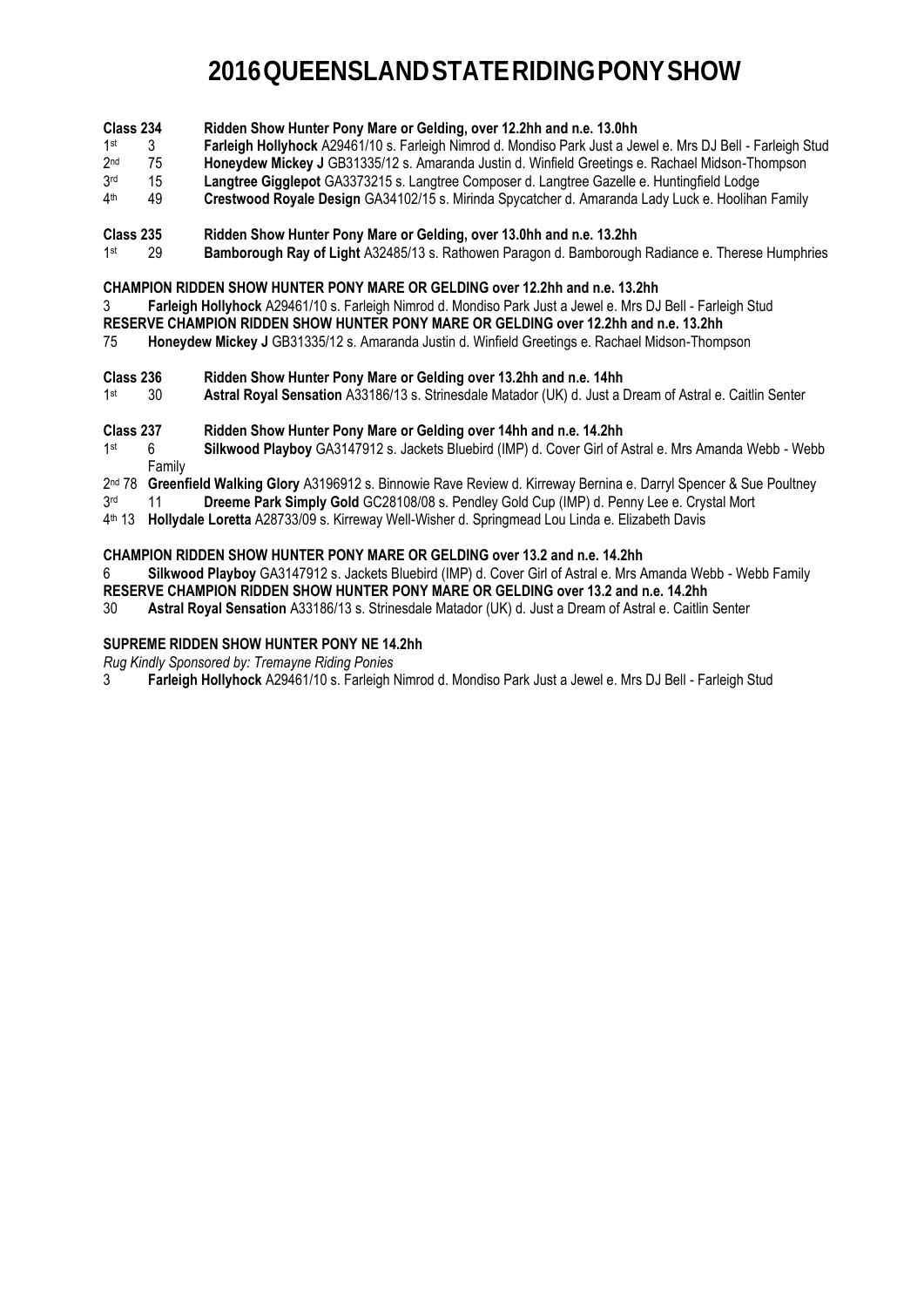### **RING 3 – 8.00AM START MISCELLANEOUS RING**

**RPSBS DOUBLE REGISTERED IN HAND CLASSES** (Copies of current registration certificates must accompany entries)

**In Hand Double Registered Riding Ponies/Arabian Derivative 4 years and over**

| Class 301       |    | Riding Pony and Arabian Derivative Mare or Gelding 4 years and over, n.e. 12.2hh                                                |
|-----------------|----|---------------------------------------------------------------------------------------------------------------------------------|
| $1st$ 7         |    | Bordershow Regal Jupiter GA34043/15 s. Bordershow The Tempter d. Shanlin Regal Jeanie e. Amanda Woods<br>- Bordershow Pony Stud |
| 2 <sub>nd</sub> | 24 | Lyndhurst Buttons & Bows A3239113 s. Merivale Park Town Fair d. Rathowen Robed in Red e. Sarah Young                            |

**Class 302 Riding Pony and Arabian Derivative Mare or Gelding 4 years and over, 12.2hh and n.e. 13.2hh**  No Entries / Starters

| Class 303 |     | Riding Pony and Arabian Derivative Mare or Gelding 4 years and over, 13.2hh and n.e. 14.2hh |
|-----------|-----|---------------------------------------------------------------------------------------------|
| 1st       | -69 | Farleigh Anastasia A32786/13 s. Trellech Enigma (IMP) d. Farleigh Eloise e. Johnson Family  |

## **Class 304 Riding Pony and Arabian Derivative Mare or Gelding 4 years and over, 14.2hh**

- 1st st 48 **Tremayne Royal Opera** G31368/12 s. SP Opening Night d. Manziemadee e. Paula & Charlee Anthony
- $2<sub>nd</sub>$ nd 10 **Astbury Aristocat** ARG2008 s. Turberry Tom Kitten (IMP) d. Silkwood Pollyanna e. Crystal Mort
- 3rd rd 50 **Sweet Serenade of Sefton** A3228113 s. Dresden Ace of Spades d. XL's Romance of Sefton e. Emma See

### **Class 305 Riding Pony and Arabian Derivate Colt/Stallion**

- 1<sub>st</sub> **st 57 Willowcroft Phoenix** SRA27595/10 s. Oakvale Serenade d. Willowcroft Fatal Attraction e. K, A & H Hall-Perrin<br>63 **Forever Regal of Sefton** ARS 1759 s. Dresden Ace of Spades d. Sanlirra Kathleen e. Knapp Family
- $2<sub>nd</sub>$ Forever Regal of Sefton ARS 1759 s. Dresden Ace of Spades d. Sanlirra Kathleen e. Knapp Family

### **CHAMPION SENIOR DOUBLE REGISTERED RPSBS/ARABIAN DERIATIVE**

*PRYDE'S FEED VOUCHER*

7 **Bordershow Regal Jupiter** GA34043/15 s. Bordershow The Tempter d. Shanlin Regal Jeanie e. Amanda Woods - Bordershow Pony Stud

**RESERVE CHAMPION SENIOR DOUBLE REGISTERED RPSBS/ARABIAN DERIATIVE**

48 **Tremayne Royal Opera** G31368/12 s. SP Opening Night d. Manziemadee e. Paula & Charlee Anthony

### **In Hand Double Registered Riding Ponies 4 years and over**

**Class 306 Riding Pony and APSB 4 years and over**

No Entries / Starters

- **Class 307 Riding Pony and Part Welsh/Welsh Mare 4 years and over**
- 1<sub>st</sub> st 13 **Hollydale Loretta** PWM-5107 s. Kirreway Well-Wisher d. Springmead Lou Linda e. Elizabeth Davis
- $2<sub>nd</sub>$ nd 23 **Kamilaroi Enchantment** A30155/10 s. Kirreway Windsong d. Mat's Magic of Astral e. Sarah Young
- 3rd **Renaissance Lodge Rhapsody A33598/14 s. Willowcroft Crescendo d. Rocky Hill Angelina e. Bianca Cloet**

- 1<sub>st</sub> st 6 **Silkwood Playboy** GA3147912 s. Jackets Bluebird (IMP) d. Cover Girl of Astral e. Mrs Amanda Webb - Webb Family
- $2nd$ nd 48 **Tremayne Royal Opera** G31368/12 s. SP Opening Night d. Manziemadee e. Paula & Charlee Anthony
- 3rd rd 10 **Astbury Aristocat** ASPA s. Turberry Tom Kitten (IMP) d. Silkwood Pollyanna e. Crystal Mort

### **Class 309 Riding Pony and Australian Saddle Pony Mare 4 years and over**

- 1st st 13 **Hollydale Loretta** APSA s. Kirreway Well-Wisher d. Springmead Lou Linda e. Elizabeth Davis
- 2<sup>nd</sup> nd 72 **Renaissance Lodge Rhapsody** A33598/14 s. Willowcroft Crescendo d. Rocky Hill Angelina e. Bianca Cloet
- 3rd rd 52 **Farleigh Angelique** A25867/06 s. Furzey Kit-Cat d. Writhgill Unique e. Mrs DJ Bell & Lisa Jones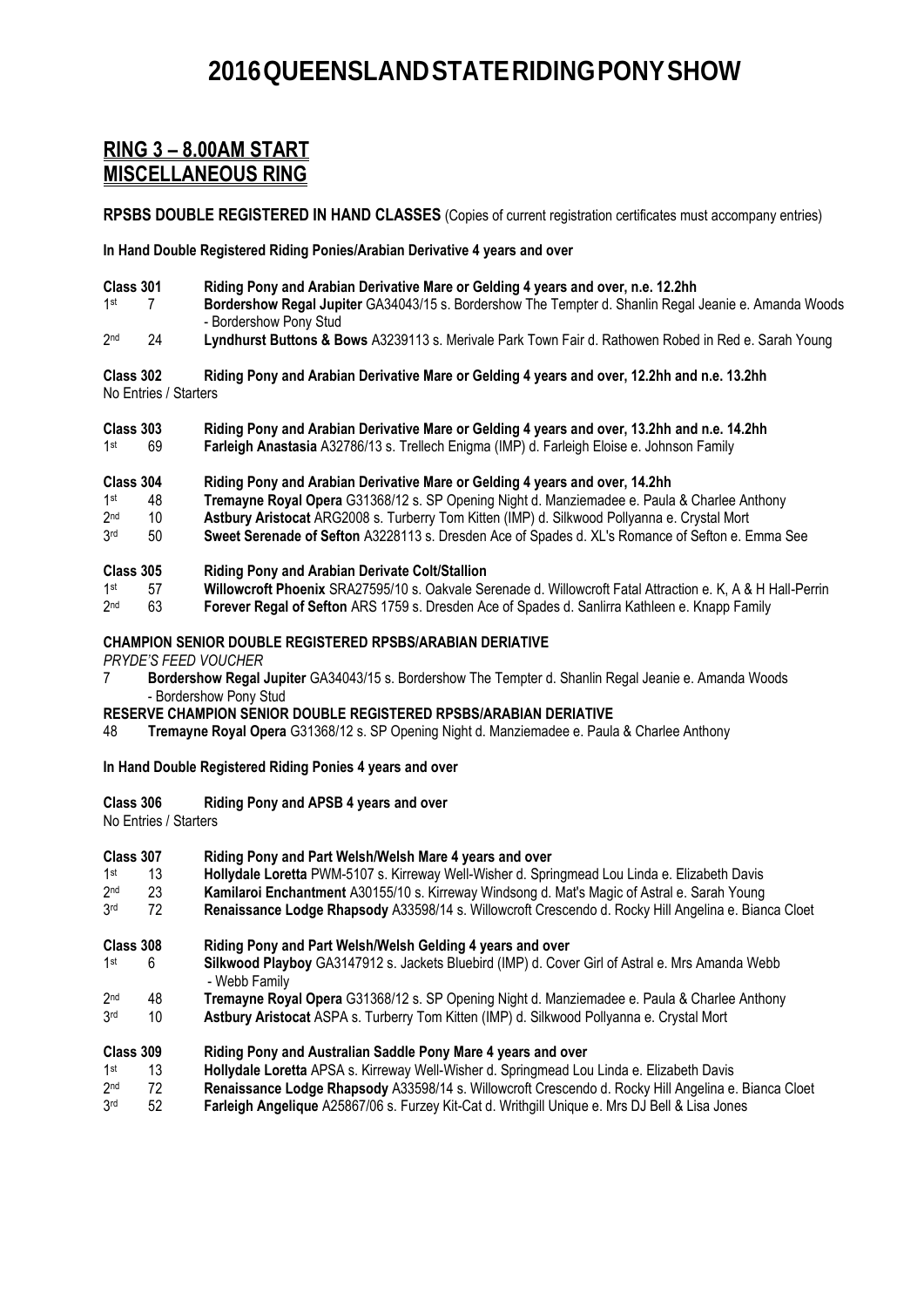- **Class 310 Riding Pony and Australian Saddle Pony Gelding 4 years and over**
- 1<sub>st</sub> st 8 **Bordershow Fantasia** GA30221/15 s. Falconhurst Boy Blue d. Bordershow Footloose e. Amanda Woods - Bordershow Pony Stud
- $2<sub>nd</sub>$ nd 6 **Silkwood Playboy** GA3147912 s. Jackets Bluebird (IMP) d. Cover Girl of Astral e. Mrs Amanda Webb - Webb Family

### **CHAMPION SENIOR DOUBLE REGISTERED RIDING PONY**

*PRYDE'S FEED VOUCHER*

13 **Hollydale Loretta** APSA s. Kirreway Well-Wisher d. Springmead Lou Linda e. Elizabeth Davis

### **RESERVE CHAMPION SENIOR DOUBLE REGISTERED RIDING PONY**

8 **Bordershow Fantasia** GA30221/15 s. Falconhurst Boy Blue d. Bordershow Footloose e. Amanda Woods - Bordershow Pony Stud

### **In Hand Double Registered Classes – 3 years and under**

**Class 311 Riding Pony and Arabian Derivative Mare or Gelding 3 years and under**  No Entries / Starters

- **Class 312 Riding Pony and APSB Mare or Gelding 3 years and under**
- 1<sub>st</sub> st 45 **Cedar Lakes Jack in the Box** GA33886/15 s. Ascot Royal Portrait d. Jejucha Ally Kat e. Denise Schubert
- **Class 313 Riding Pony and Part Welsh Mare or Gelding 3 years and under**
- 1<sub>st</sub> st 55 **Heavenlees Mary Poppins** A33545/14 s. Malibu Park Tromatano d. Rising Belle of Beckworth e. Mrs Cindy Newey
- $2<sub>nd</sub>$ nd 77 **Kirreway Sarina** B33556/14 s. Kirreway Obama d. Kirreway Halo e. Darryl Spencer & Sue Poultney
- **3rd** rd 45 **Cedar Lakes Jack in the Box** GA33886/15 s. Ascot Royal Portrait d. Jejucha Ally Kat e. Denise Schubert
- **Class 314 Riding Pony and Australian Saddle Mare or Gelding Pony 3 years and under**
- 1st st 25 **Rosedale Matilda** A3426015 s. Merivale Park Town Fair d. Whitmere Anastasia e. Sarah Young

### **CHAMPION AND JUNIOR DOUBLE REGISTERED RIDING PONY**

*PRYDE'S FEED VOUCHER*

55 **Heavenlees Mary Poppins** A33545/14 s. Malibu Park Tromatano d. Rising Belle of Beckworth e. Mrs Cindy Newey **RESERVE CHAMPION JUNIOR DOUBLE REGISTERED RIDING PONY**

77 **Kirreway Sarina** B33556/14 s. Kirreway Obama d. Kirreway Halo e. Darryl Spencer & Sue Poultney

### **HITCHLEY AND HARROW IN HAND RPSBS SHOW HACK**

#### **Class 315 Led RPSBS Show Hack Youngstock 1 year and under over 13.3hh, 2 years over 14.0hh, 3 years over 14.1hh** 1<sub>st</sub> st 79 **Farleigh Lido** FR34653/16 s. Trellech Enigma (IMP) d. Extra Texture e. Mrs DJ Bell - Farleigh Stud

- $2nd$ nd 77 **Kirreway Sarina** B33556/14 s. Kirreway Obama d. Kirreway Halo e. Darryl Spencer & Sue Poultney
- 

### **Class 316 Led RPSBS Show Hack Mare or Gelding over 14.2hh**

1st st 48 **Tremayne Royal Opera** G31368/12 s. SP Opening Night d. Manziemadee e. Paula & Charlee Anthony

 $2nd$ nd 56 **Farleigh Blackamoor** GA3453716 s. Trellech Enigma (IMP) d. Dresden Touch O Silk e. K, A & H Hall-Perrin

### **Class 317 Led RPSBS Home Produced Show Hack Mare or Gelding over 14.2hh (eligible for Champion)**

No Entries / Starters

### **CHAMPION LED RPSBS SHOW HACK**

*\$100 Hitchley and Harrow Voucher Kindly Sponsored by Catherine James*

79 **Farleigh Lido** FR34653/16 s. Trellech Enigma (IMP) d. Extra Texture e. Mrs DJ Bell - Farleigh Stud **RESERVE CHAMPION LED RPSBS SHOW HACK**

48 **Tremayne Royal Opera** G31368/12 s. SP Opening Night d. Manziemadee e. Paula & Charlee Anthony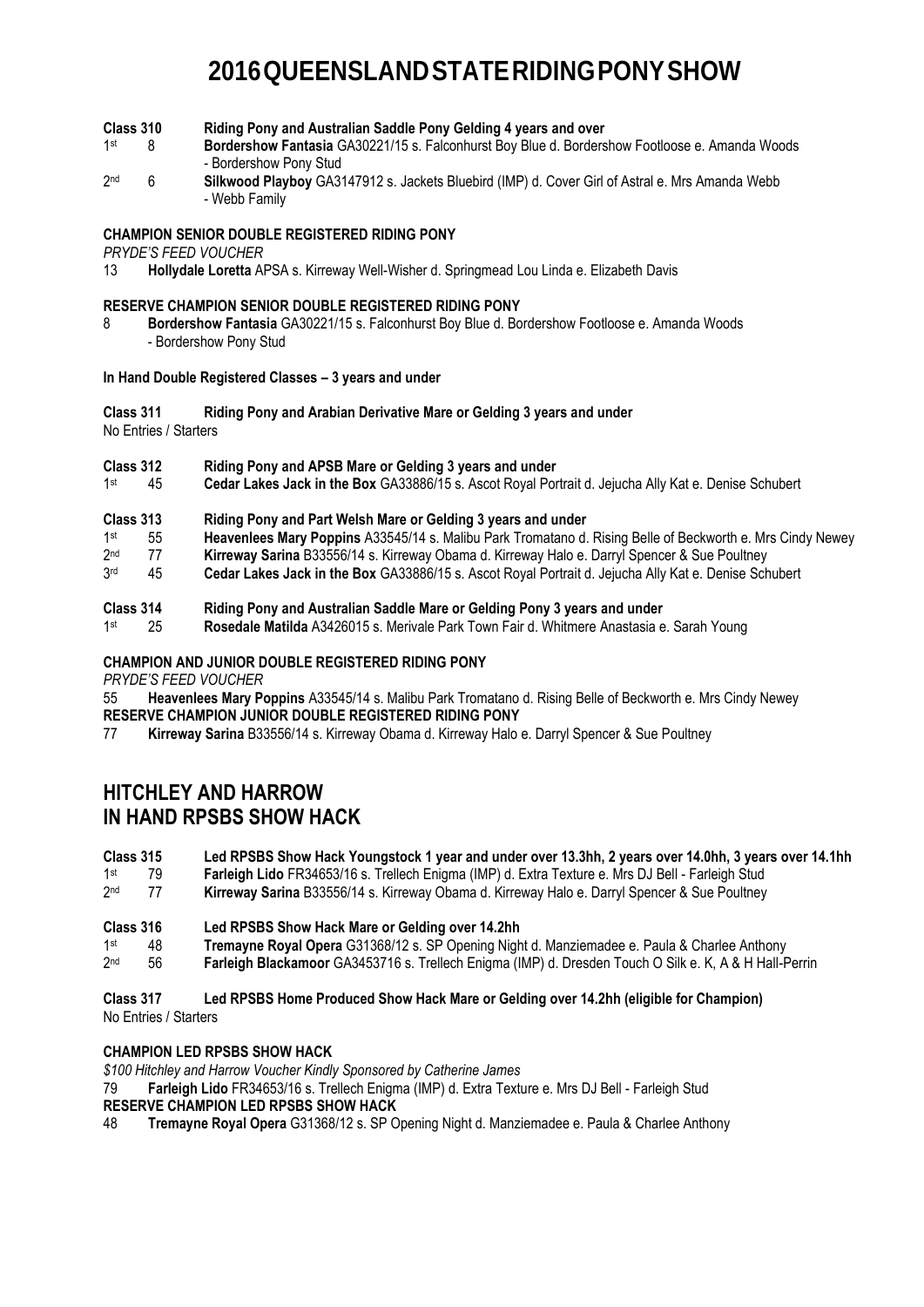### **HITCHLEY AND HARROW IN HAND RPSBS SHOW HUNTER HACK**

**Class 318 Led RPSBS Show Hunter Youngstock 1 year and under over 13.3hh, 2 years over 14.0hh, 3 years over 14.1hh**  No Entries / Starters

#### **Class 319 Led RPSBS Show Hunter Hack Mare or Gelding over 14.2hh**

- 1st st 68 **Banbury Park Rumba** GA34560/16 s. Rothwell Charmed Life d. Banbury Park Royal Affair e. Stuart & Cindy Ross & Kym Stewart
- 2nd nd 10 **Astbury Aristocat** FR32183/13 s. Turberry Tom Kitten (IMP) d. Silkwood Pollyanna e. Crystal Mort
- 3rd rd 65 **Huntingshire the Scout** GA30560/11 s. Arinya Park Klass d. Tod Park Sunrise e. Georgia Aikman & GC Equestrian
- **Class 320 Led Home Produced RPSBS Show Hunter Hack Mare or Gelding over 14.2hh (eligible for Champion)**
- 1<sub>st</sub> st 68 **Banbury Park Rumba** GA34560/16 s. Rothwell Charmed Life d. Banbury Park Royal Affair e. Stuart & Cindy Ross & Kym Stewart
- $2<sub>nd</sub>$ 50 **Sweet Serenade of Sefton A3228113 s**. Dresden Ace of Spades d. XL's Romance of Sefton e. Emma See

#### **CHAMPION LED RPSBS SHOW HUNTER HACK**

*\$100 Hitchley and Harrow Voucher Kindly Sponsored by Melanie Wellsteed and Hitchley and Harrow*

68 **Banbury Park Rumba** GA34560/16 s. Rothwell Charmed Life d. Banbury Park Royal Affair e. Stuart & Cindy Ross & Kym Stewart

#### **RESERVE CHAMPION LED RPSBS SHOW HUNTER HACK**

10 **Astbury Aristocat** FR32183/13 s. Turberry Tom Kitten (IMP) d. Silkwood Pollyanna e. Crystal Mort

### **RPSBS DOUBLE REGISTERED RIDDEN CLASSES**

- **Class 321 Ridden Riding Pony Arabian Derivative Mare or Gelding 4 years and over**  1<sub>st</sub> st 48 **Tremayne Royal Opera** G31368/12 s. SP Opening Night d. Manziemadee e. Paula & Charlee Anthony  $2<sub>nd</sub>$ nd 6 **Silkwood Playboy** GA3147912 s. Jackets Bluebird (IMP) d. Cover Girl of Astral e. Mrs Amanda Webb - Webb Family 3rd rd 10 **Astbury Aristocat** FR32183/13 s. Turberry Tom Kitten (IMP) d. Silkwood Pollyanna e. Crystal Mort
- 
- **Class 322 Ridden Riding Pony and Part Bred Welsh Mare or Gelding 4 years and over**
- 1<sub>st</sub> Silkwood Playboy GA3147912 s. Jackets Bluebird (IMP) d. Cover Girl of Astral e. Mrs Amanda Webb - Webb Family
- $2<sub>nd</sub>$ nd 48 **Tremayne Royal Opera** G31368/12 s. SP Opening Night d. Manziemadee e. Paula & Charlee Anthony
- 3rd rd 13 **Hollydale Loretta** PWM-5107 s. Kirreway Well-Wisher d. Springmead Lou Linda e. Elizabeth Davis

### **Class 323 Ridden Riding Pony and Australian Saddle Pony Mare or Gelding 4 years and over**

- 1<sub>st</sub> st 11 **Dreeme Park Simply Gold** ASPA s. Pendley Gold Cup (IMP) d. Penny Lee e. Crystal Mort
- $2nd$ nd 30 **Astral Royal Sensation A33186**/13 s. Strinesdale Matador (UK) d. Just a Dream of Astral e. Caitlin Senter
- 3rd rd 13 **Hollydale Loretta** APSA s. Kirreway Well-Wisher d. Springmead Lou Linda e. Elizabeth Davis

### **CHAMPION RIDDEN DOUBLE REGISTERED RIDING PONY**

*PRYDE'S FEED VOUCHER*

6 **Silkwood Playboy** GA3147912 s. Jackets Bluebird (IMP) d. Cover Girl of Astral e. Mrs Amanda Webb - Webb Family

### **RESERVE CHAMPION RIDDEN DOUBLE REGISTERED RIDING PONY**

11 **Dreeme Park Simply Gold** ASPA s. Pendley Gold Cup (IMP) d. Penny Lee e. Crystal Mort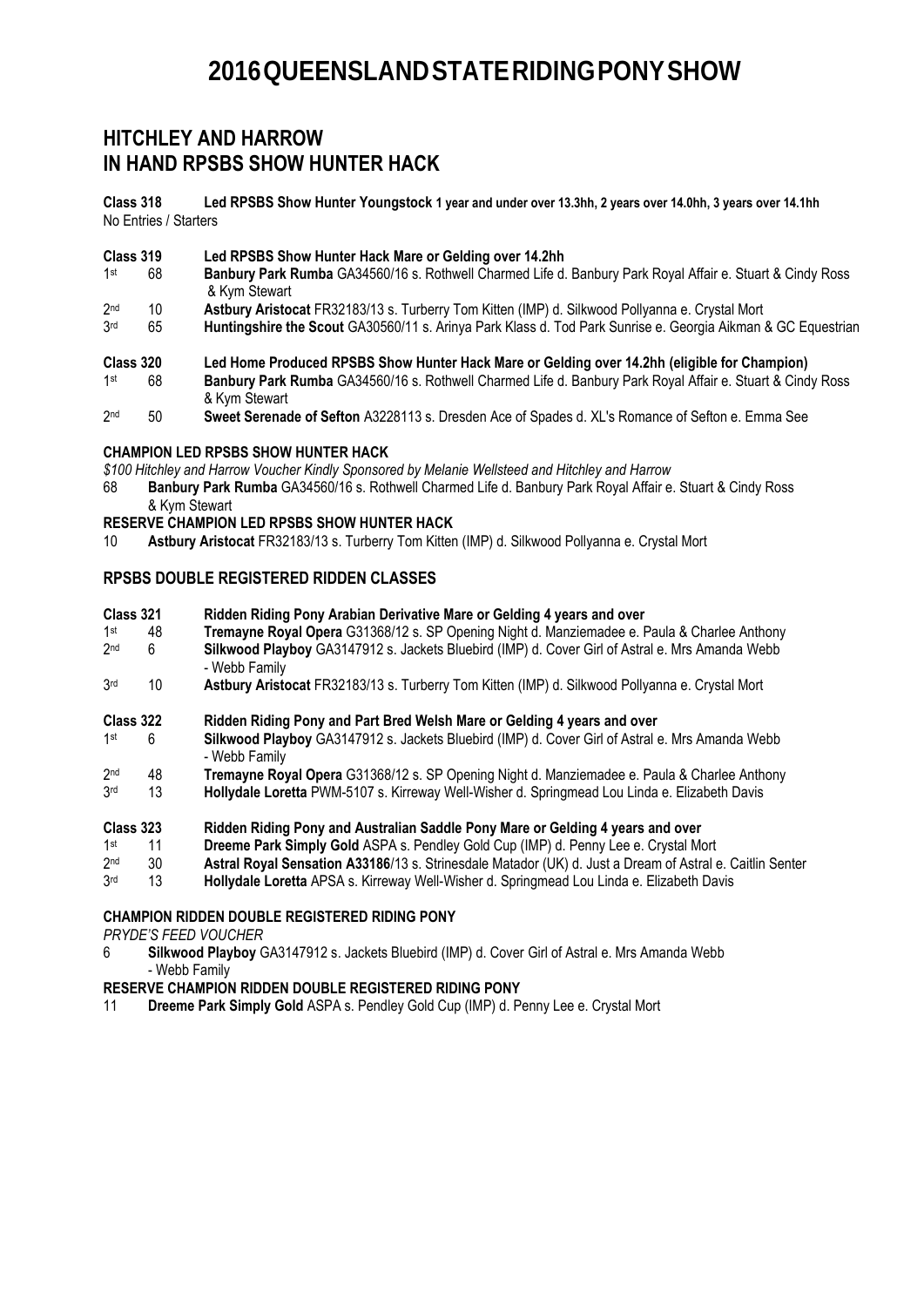### **KIM DURANTE RIDING ACADEMY CHILDS RIDDEN CLASSES SHOW PONY/SHOW HUNTER PONY CLASSES**

**RIDDEN SHOW PONY OR SHOW HUNTER PONY** over 13.2hh and n.e. 14.2hh Rider 16 years and under

- **Class 324 Ridden Show Pony over 13.2hh and n.e. 14.2hh, Rider 16 years and under**
- 1st st 60 **Millawarrah Mandalay** A18573/00 s. Owendale King of Hearts d. Millawarrah Sweet Pea e. Romy McCullough & Berry Family
- $2<sub>nd</sub>$ 18 Langtree Flame GA29554/12 s. Langtree Composer d. Langtree Free Spirit e. Mrs Joanne Frankcom
- **Class 325 Childs Ridden Show Hunter Pony over 13.2hh and n.e. 14.2hh, Rider 16 years and under**
- 1<sub>st</sub> 6 **Silkwood Playboy** GA3147912 s. Jackets Bluebird (IMP) d. Cover Girl of Astral e. Mrs Amanda Webb - Webb Family<br>11 **Dreeme Park Simply Gold** GC28108/08 s. Pendlev Gold Cup (IMP) d. Penny Lee e. Crystal Mort
- $2<sub>nd</sub>$ Dreeme Park Simply Gold GC28108/08 s. Pendley Gold Cup (IMP) d. Penny Lee e. Crystal Mort

### **CHAMPION CHILDS RIDDEN SHOW PONY/SHOW HUNTER PONY over 13.2 n.e. 14.2HH**

6 **Silkwood Playboy** GA3147912 s. Jackets Bluebird (IMP) d. Cover Girl of Astral e. Mrs Amanda Webb - Webb Family

- **RESERVE CHAMPION CHILDS RIDDEN SHOW PONY/SHOW HUNTER PONY over 13.2 n.e. 14.2HH**
- 11 **Dreeme Park Simply Gold** GC28108/08 s. Pendley Gold Cup (IMP) d. Penny Lee e. Crystal Mort

**RIDDEN SHOW OR SHOW HUNTER PONY** over 12.2hh and n.e. 13.2hh Rider to be 14 years and under

- **Class 326 Childs Ridden Show Pony over 12.2hh and n.e. 13.2hh Rider to be 14 years and under** 1st 59 **Bamborough Mickey J GA31847/12 s[. Naruni Park Taylor Made](http://www.sammsonline.com/rpsb/animaldetails.cfm?AID=70013971&display=pedigree) d. [Bamborough Moon Dancer](http://www.sammsonline.com/rpsb/animaldetails.cfm?AID=70001480&display=pedigree) e. Racheal Spring**  $2<sub>nd</sub>$ 16 **Sandarah Dark Secret** GB31955/12 s. Merivale Park NV d. Radnor Picture e. Huntingfield Lodge **Class 327 Childs Ridden Show Hunter Pony over 12.2hh and n.e. 13.2hh. Rider to be 14 years and under**  1st st 3 **Farleigh Hollyhock** A29461/10 s. Farleigh Nimrod d. Mondiso Park Just a Jewel e. Mrs DJ Bell - Farleigh Stud
- $2<sub>nd</sub>$ Honeydew Mickey J GB31335/12 s. Amaranda Justin d. Winfield Greetings e. Rachael Midson-Thompson
- 3rd rd 49 **Crestwood Royale Design** GA34102/15 s. Mirinda Spycatcher d. Amaranda Lady Luck e. Hoolihan Family

**CHAMPION CHILDS RIDDEN SHOW PONY OR SHOW HUNTER PONY over 12.2 and n.e. 13.2hh** 59 **Bamborough Mickey J** GA31847/12 s[. Naruni Park Taylor Made](http://www.sammsonline.com/rpsb/animaldetails.cfm?AID=70013971&display=pedigree) d. [Bamborough Moon Dancer](http://www.sammsonline.com/rpsb/animaldetails.cfm?AID=70001480&display=pedigree) e. Racheal Spring **RESERVE CHAMPION CHILDS RIDDEN SHOW PONY OR SHOW HUNTER PONY over 12.2 and n.e. 13.2hh** 3 **Farleigh Hollyhock** A29461/10 s. Farleigh Nimrod d. Mondiso Park Just a Jewel e. Mrs DJ Bell - Farleigh Stud

**RIDDEN SHOW OR SHOW HUNTER PONY** n.e. 12.2hh Rider 12 years and under

- **Class 328 Childs Ridden Show Pony n.e. 12.2hh, Rider 12 years and under**
- $1<sup>st</sup>$ st 27 **Mondiso Park Jetstream** GA27929/08 s. Falconhurst Boy Blue d. Marama Chipala e. Therese Humphries
- $2<sub>nd</sub>$ nd 21 **Whitmere Royal Consort** GA30672/14 s. Turberry Tom Kitten (IMP) d. Ardenhall Royal Secret (IMP) e. Teys Family
- 3rd rd 28 **Wynara Blue Denim** GA29190/10 s. Wynara Valentino d. Legfield Blue Demin e. Therese Humphries
- **Class 329 Childs Ridden Show Hunter Pony n.e. 12.2hh, Rider 12 years and under**
- 1st st 41 **Langtree Just Cause** GA27460/12 s. Langtree Just So d. Fairley Camilla (IMP) e. Kylie Raymont

### **CHAMPION CHILDS RIDDEN SHOW PONY OR SHOW HUNTER PONY N.E. 12.2HH**

41 **Langtree Just Cause** GA27460/12 s. Langtree Just So d. Fairley Camilla (IMP) e. Kylie Raymont

**RESERVE CHAMPION CHILDS RIDDEN SHOW PONY OR SHOW HUNTER PONY N.E. 12.2HH**

27 **Mondiso Park Jetstream** GA27929/08 s. Falconhurst Boy Blue d. Marama Chipala e. Therese Humphries

### **SUPREME RIDDEN CHILDS SHOW PONY OR SHOW HUNTER PONY**

*Rug Kindly Sponsored by: Kim Durante Riding Academy*

59 **Bamborough Mickey J** GA31847/12 s[. Naruni Park Taylor Made](http://www.sammsonline.com/rpsb/animaldetails.cfm?AID=70013971&display=pedigree) d. [Bamborough Moon Dancer](http://www.sammsonline.com/rpsb/animaldetails.cfm?AID=70001480&display=pedigree) e. Racheal Spring